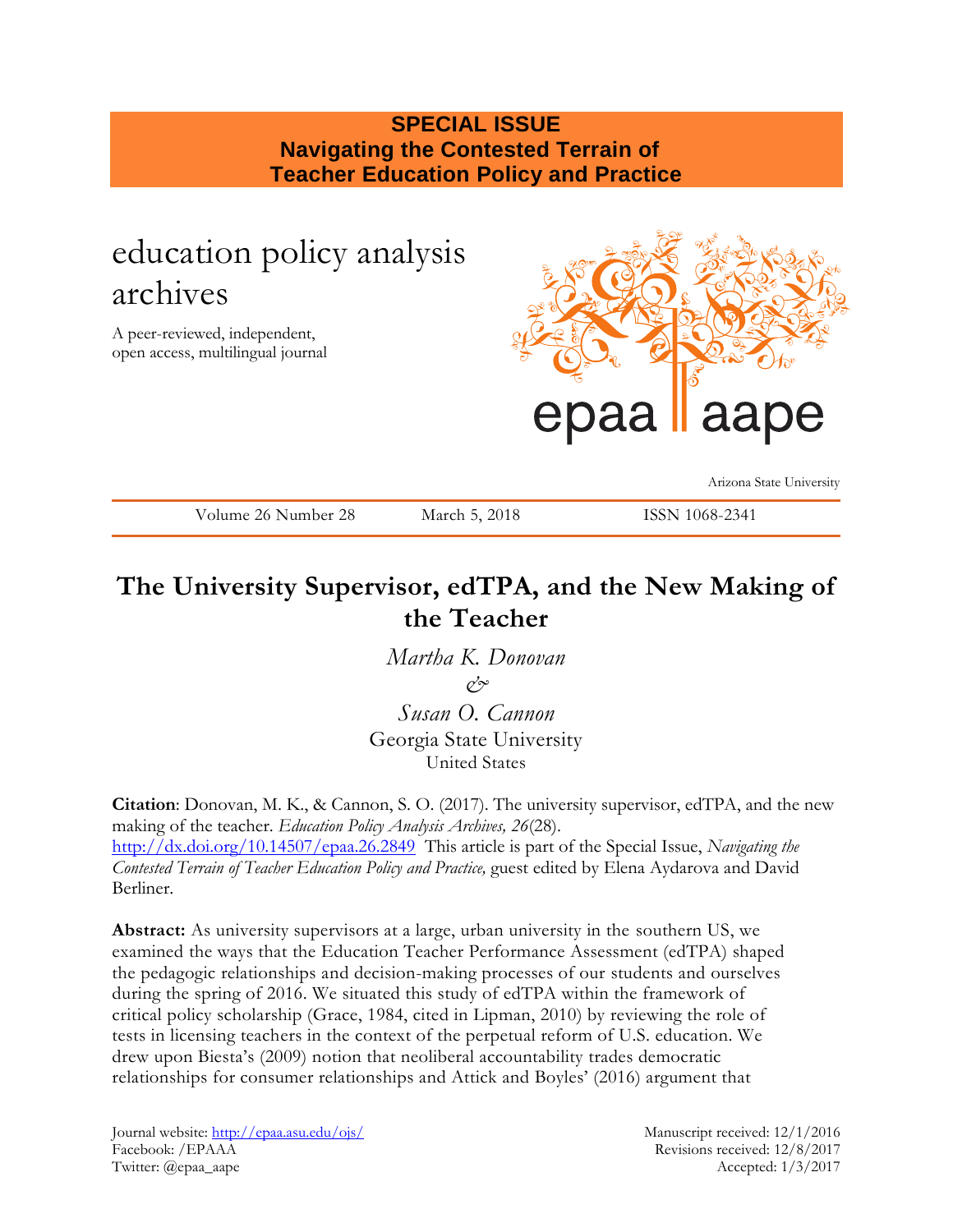edTPA resituated student teaching as a marketplace activity. Applying self-study methodology (Samaras & Freese, 2009), we documented our experiences of supervising preservice teachers as they underwent the edTPA submission process. We found the assessment strongly controlled our relationships with our candidates. As supervisors, we became part of our candidates' transaction towards certification. Likewise, our candidates viewed us as arbitrators who could help them align themselves and their work to edTPA's specifications. Nevertheless we found moments that superceded the control of edTPA. We conclude with recommendations that teacher education programs attend closely to their social justice missions and develop new critical pedagogies in the face of the pressure of edTPA.

**Keywords**: edTPA; university supervision; teacher education; critical policy studies; pedagogic relationships; self-study methodology

#### **El supervisor de la universidad, edTPA y la nueva formación del profesor**

**Resumen:** Como supervisores universitarios en una gran universidad urbana en el sur de los Estados Unidos, examinamos las formas en que la Education Teacher Performance Assessment (EDTPA) moldeó las relaciones pedagógicas y los procesos de toma de decisión de nuestros alumnos y nosotros mismos durante la primavera de 2016 En el caso de la reforma de la educación de los Estados Unidos, en el marco de la investigación de políticas críticas (Grace, 1984, citado en Lipman, 2010), revisó el papel de las pruebas en licenciar profesores en el contexto de la reforma perpetua de la educación de los Estados Unidos. Reclamamos la noción de Biesta (2009) de que la responsabilidad neoliberal negocia relaciones democráticas para relaciones con los consumidores y el argumento de Attick y Boyles (2016) según el cual la edTPA reafirmó la enseñanza de los alumnos como una actividad de mercado. Aplicando metodología de *self-study* (Samaras & Freese, 2009), documentamos nuestras experiencias de supervisar a profesores de preservación a medida que fueron sometidos al proceso de sumisión de edTPA. Creemos que la evaluación ha controlado fuertemente nuestras relaciones con nuestros candidatos. Como supervisores, nos convertimos en parte de la transacción de nuestros candidatos a la certificación. De la misma forma, nuestros candidatos nos vieron como árbitros que podrían ayudarlos a alinearse y sus trabajos a las especificaciones de la edTPA. Sin embargo, encontramos momentos que superaron el control de la edTPA. Concluimos con recomendaciones de que los programas de formación de profesores acompañan atentamente sus misiones de justicia social y desarrollan nuevas pedagogías críticas frente a la presión de la EDTPA. **Palabras clave:** edTPA; supervisión universitaria; educación de profesores; política educativa; metodología de *self-study*

#### **O supervisor da universidade, edTPA e a nova formação do professor**

**Resumo:** Como supervisores universitários em uma grande universidade urbana no sul dos EUA, examinamos as formas em que a Education Teacher Performance Assessment (edTPA) moldou as relações pedagógicas e os processos de tomada de decisão de nossos alunos e nós mesmos durante a primavera de 2016. Nós situou este estudo de edTPA no âmbito da pesquisa de políticas críticas (Grace, 1984, citado em Lipman, 2010), revisando o papel dos testes em licenciar professores no contexto da reforma perpétua da educação dos EUA. Reclamamos a noção de Biesta (2009) de que a responsabilidade neoliberal negocia relações democráticas para relacionamentos com os consumidores e o argumento de Attick e Boyles (2016) segundo o qual a edTPA reafirmou o ensino dos alunos como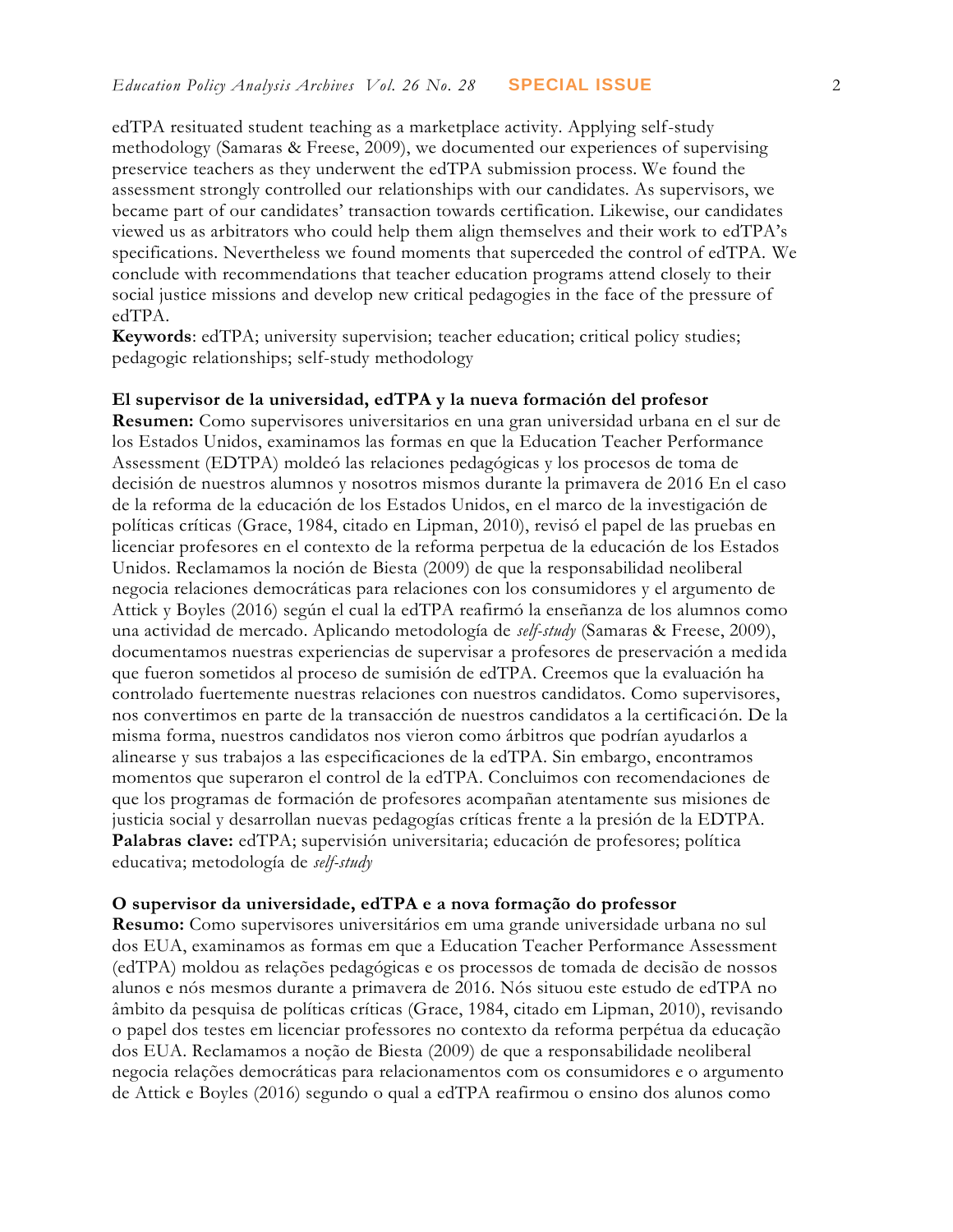#### *New Making of the Teacher* 3

 $\overline{a}$ 

uma atividade de mercado. Aplicando metodologia de *self-study* (Samaras & Freese, 2009), documentamos nossas experiências de supervisionar professores de preservação à medida que foram submetidos ao processo de submissão de edTPA. Achamos que a avaliação controlou fortemente nossos relacionamentos com nossos candidatos. Como supervisores, nos tornamos parte da transação de nossos candidatos para a certificação. Da mesma forma, nossos candidatos nos viram como árbitros que poderiam ajudá-los a se alinharem e seus trabalhos às especificações da edTPA. No entanto, encontramos momentos que superaram o controle da edTPA. Concluímos com recomendações de que os programas de formação de professores acompanham atentamente as suas missões de justiça social e desenvolvem novas pedagogias críticas em face da pressão da edTPA. **Palavras-chave:** edTPA; supervisão universitária; educação de professores; política educacional; metodologia de *self-study*

#### **Introduction**

The edTPA is a teacher readiness assessment developed by the Stanford Center for Assessment, Learning, and Equity (SCALE) and managed and distributed nationwide by a branch of the for-profit corporation, Pearson Education. edTPA originated from a partnership between SCALE and the American Association of Colleges for Teacher Education (AACTE). These organizations teamed up to power the expansion of edTPA. With the help of Pearson, the billiondollar educational product corporation, the vision of edTPA as a national force in U.S. teacher education is being realized. As of 2016, edTPA was required for teacher certification in seven states (Sawchuk, 2014). As of this publication 16 states are requiring edTPA for accreditation or certification (AACTE, 2017). According to AACTE (2017), 40 states plus the District of Columbia are participating in the assessment in some way.

In order to complete edTPA, teacher candidates are required to "prepare a portfolio of materials during their student teaching clinical experience" (AACTE, 2017, para. 4). This includes lesson plans, videotaped evidence of instruction, and assessment materials, along with commentaries on all three elements ranging in length from five to 10 pages each. It costs \$300 for the assessment to be scored by Pearson. Some institutions ask students to pay the fee out of pocket; others incorporate the cost of the assessment into their institutional fees. In the state in which this study took place, edTPA was required of all candidates seeking initial teacher certification as of May 2016, and that year, our students paid the fee out of pocket.

At the time of the study, the authors were university supervisors<sup>1</sup> at the same urban university in the South. Our project spanned January-December 2016 in the first year edTPA was required for certification within the state. We asked how edTPA shaped the pedagogic relationships between university supervisors and teacher candidates during the student teaching and edTPA processes.

In collaboration with each other and with the participation of our teacher candidates, we applied self-study methodology (Samaras & Freese, 2009) to explore our pedagogic relationships with teacher candidates as they completed their edTPA portfolios. In this paper, we present our

<sup>1</sup> Though we agree with Burns, Jacobs, & Yendol-Hoppey's (2016) suggestion that "to frame those who enact PST supervision as solely 'university' supervisors privileges one institution over another and neglects the integral role that school-based partners bring to PST supervision" (p. 422), we retain the nomenclature of University Supervisor because of the way our role is currently structured in a way that does privilege the University.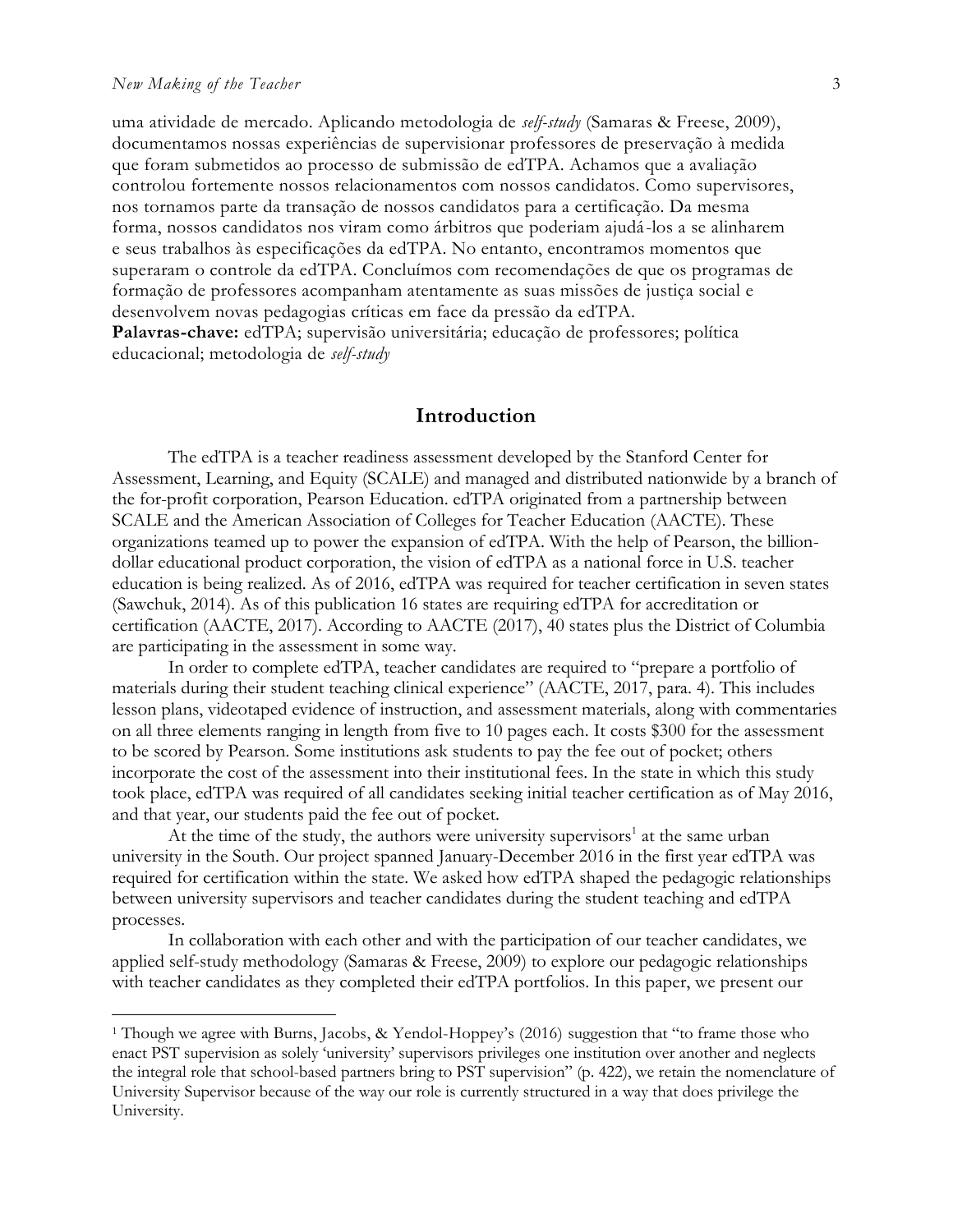study in five parts. First, we explain our conceptual framework and then review a sample of the literature on the professionalization of teaching, edTPA, educative relationships in the culture of accountability, and the role of the university supervisor. We follow with a section explaining our methodology. Third, we detail our findings. The fourth section discusses the findings, and we conclude with policy recommendations.

# **Literature Review**

#### **Critical Policy Studies**

We situate our research within the framework of critical policy scholarship. Grace (1984) proposed a critical policy scholarship that "illuminates the material and cultural struggles in which schooling is located and is generative of social action toward social justice" (cited in Lipman, 2010, p. 243). Policies push and pull from numerous directions and are driven by complex and often contradictory relationships (Vidovich, 2009). Critical policy scholarship aims to unpack these intersections of values and relations of power in order to make them intelligible (Gale, 2003), all with the goal of social action and change. The policies that galvanized edTPA intersect with testbased accountability policies. Students' standardized test scores, especially those purportedly revealing the 'achievement gap' and 'failing schools,' are tied to the discourses of 'teacher quality' and 'failing teachers' (Tuck & Gorlewski, 2016). Thus, edTPA was deemed necessary to bridge the gap, redeem the profession, and improve teacher education. As self-study researchers, we focused on how accountability policy in teacher education, which led to the development of edTPA, a standardized, performance-based assessment for teacher candidates, affected the relationships between university supervisors and student teachers. We were interested in critical approaches to our practices as educators in relation to our students (Samaras, 2011b). As an analytical framework, critical policy studies helped us clarify our positions as educators and researchers within the culture of accountability. Our theoretical understanding of how accountability functions within society to reconfigure the relationship between the state and its citizen (Biesta, 2009) into an economic relationship guided our investigation of how we, as educators influenced by accountability mandates, related to students undertaking the assessment.

## **Pre-service Teacher Licensure**

Licensure assessment for student teachers is part of a long debate related to the status of teaching as a profession. Teaching has been called a semi-profession (Murphy, 1984) and pink-collar labor, a term illustrating its gendered limbo between blue and white-collar work (Apple, 2013). The push to improve teacher quality aligned with efforts to reform teacher licensure assessment (Mitchell, Robinson, Plake, & Knowles, 2001), which Zeichner (2006) referred to as "the professionalization agenda" (p. 327).

Mitchell, Robinson, Plake, and Knowles (2001) explained how the licensure landscape changed in the 1980s when standards for beginning teachers, such as those established by the Interstate New Teacher Assessment and Support Consortium (InTASC), defined teaching as a "collegial, professional activity that responds to considerations of subjects, content, and students" (p. 24). Zeichner (2006) described the shift to a performance-based system within colleges of education that required the alignment of national standards with accreditation portfolios. Though most teacher candidates complete licensure tests (i.e. PRAXIS, NYSTCE, etc.), studies showed that performance assessments have more predictive power when it comes to candidates' future students' achievement (Adkins, 2016; Darling-Hammond, 2010; Darling-Hammond, Newton, & Wei, 2012).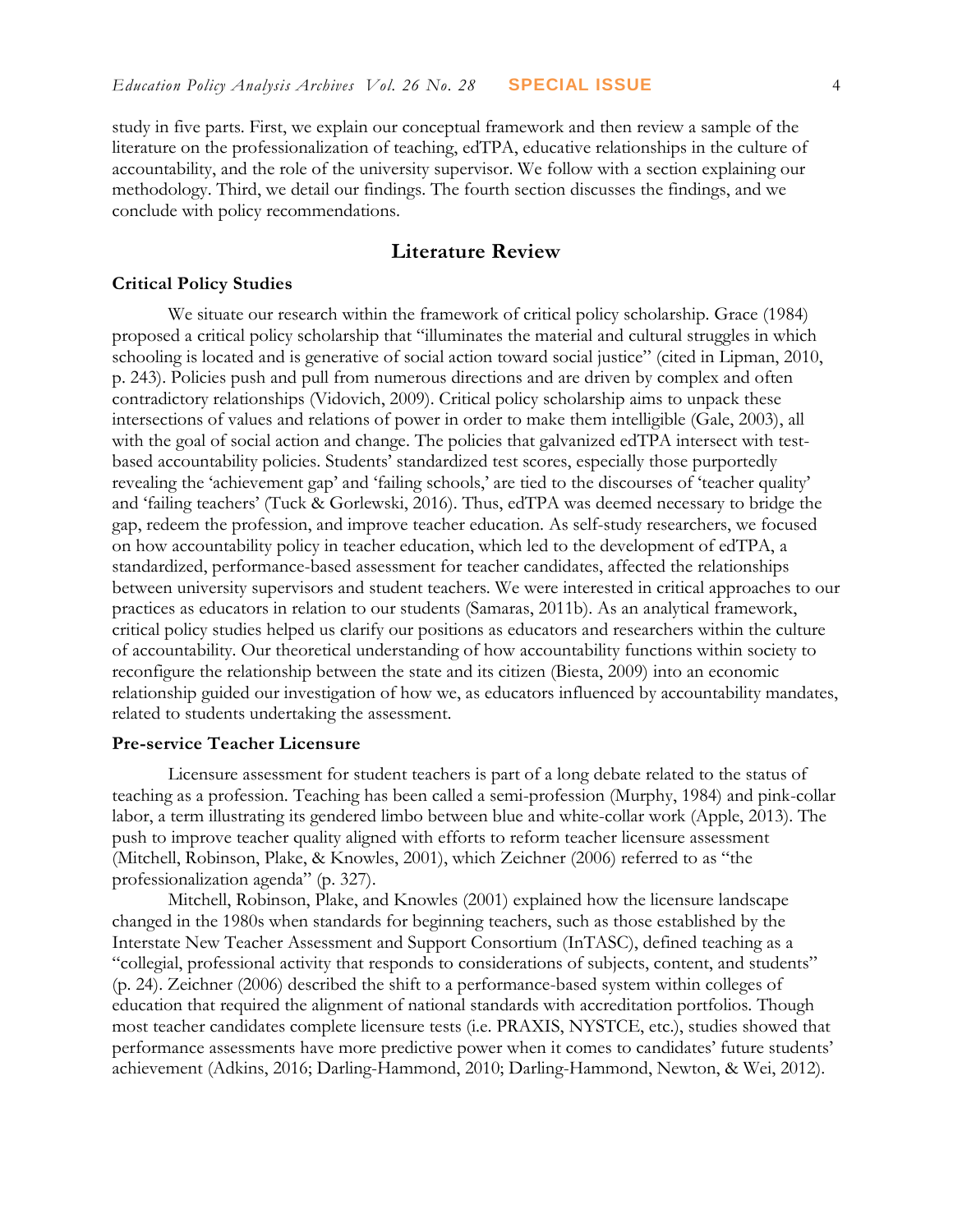#### *New Making of the Teacher* 5

Cochran-Smith (2005) pointed out that the outcomes-based approach to teacher education as a policy problem emerged within the two decades. This approach looks at factors like student achievement to determine the effectiveness of a teacher. Exams and performance assessments for teacher licensure are part of the larger regulatory system that attempts to ensure the legitimacy and quality, but also the hierarchy, of numerous professions. Using assessments to certify the preparedness of teachers aligns the teaching profession with the other professions. Mitchell, Robinson, Plake, and Knowles (2001) explained, "In deciding on specific education, experience, and testing requirements, professions evaluate the extent to which each element is likely to lead to public protection" (p. 34). Testing for beginning educators offers a level of quality assurance.

However, problems with licensure testing of teachers emerge. Mitchell, Robinson, Plake, and Knowles (2001) acknowledged, "licensure requirements reduce the supply of credentialed teachers" (p. 45). In modern capitalism, systems of closure limit access to economic and social power and property for some while expanding it for others (Murphy, 1984). Licensure tests for professions, Murphy (1984) explained, create closure because "academic and professional qualifications and credentials… restrict entry into the key positions in the division of labour" (p. 552). In the United States, the racialized achievement gap found in K-12 schools persists in teacher licensure exams (Graham, 2013). This is a significant problem, given the nationwide cultural mismatch between students, who are increasingly nonwhite, and teachers, who are majority white (Kokka, 2016). A 2016 report from Stanford showed a racial gap in edTPA scores as well (Garland, 2016). This is alarming, because early studies of California's PACT, upon which edTPA is based, showed "no disparities in the outcomes of the assessment by candidate race or ethnicity" (Darling-Hammond, 2010, p. 10). This begs the question of what differs between the enactments of edTPA and PACT that may have influenced this disparity and suggests the need for close attention to ways in which we are *being* teacher educators and *doing* edTPA.

#### **Controversies of edTPA**

edTPA is believed to have the potential to improve teacher preparation programs through its rigorous portfolio-style assessment (National launch of edTPA, 2013). Teacher performance assessments (TPAs) were proposed as a solution to educational accountability mandates demanding more from teacher preparation programs (Coloma, 2015). Darling-Hammond (2010) explained validity studies of TPAs in Connecticut and California that concluded that beginning teachers' scores on TPAs correlated with future students' academic achievement scores. The positive association of TPA scores and candidates' "value-added effectiveness when they later become full-time teachers" (p. 10) suggested that a nationally available TPA could lead to increased teacher effectiveness on the whole. Darling-Hammond believed in the assessment's corrective potential for the teaching field and saw it as an opportunity to professionalize teaching.

Nevertheless, since 2013, members of the educational research community have addressed controversies related to edTPA. Researchers have investigated how teacher education curricula must shift to accommodate edTPA (Ledwell & Oyler, 2016); the role of for-profit Pearson Education (Attick & Boyles, 2016); edTPA as a neoliberal education reform (Coloma, 2015); and edTPA's conception of teaching (Sato, 2014). Some of the potential effects of edTPA include the possibility that the assessment will become a disincentive for completing student teaching in low-income, highminority schools (Tuck & Gorlewski, 2015) or applying for certification in states requiring the assessment (Ledwell & Oyler, 2016). Other researchers found that Pearson's corporate role in the administration of the assessment created new tensions within teacher education programs (Attick & Boyles, 2016; Coloma, 2015).

Croft, Roberts, and Stenhouse (2016) pointed out that once teachers became the focus of the problem of students' low achievement scores, teacher education followed as a site of interest for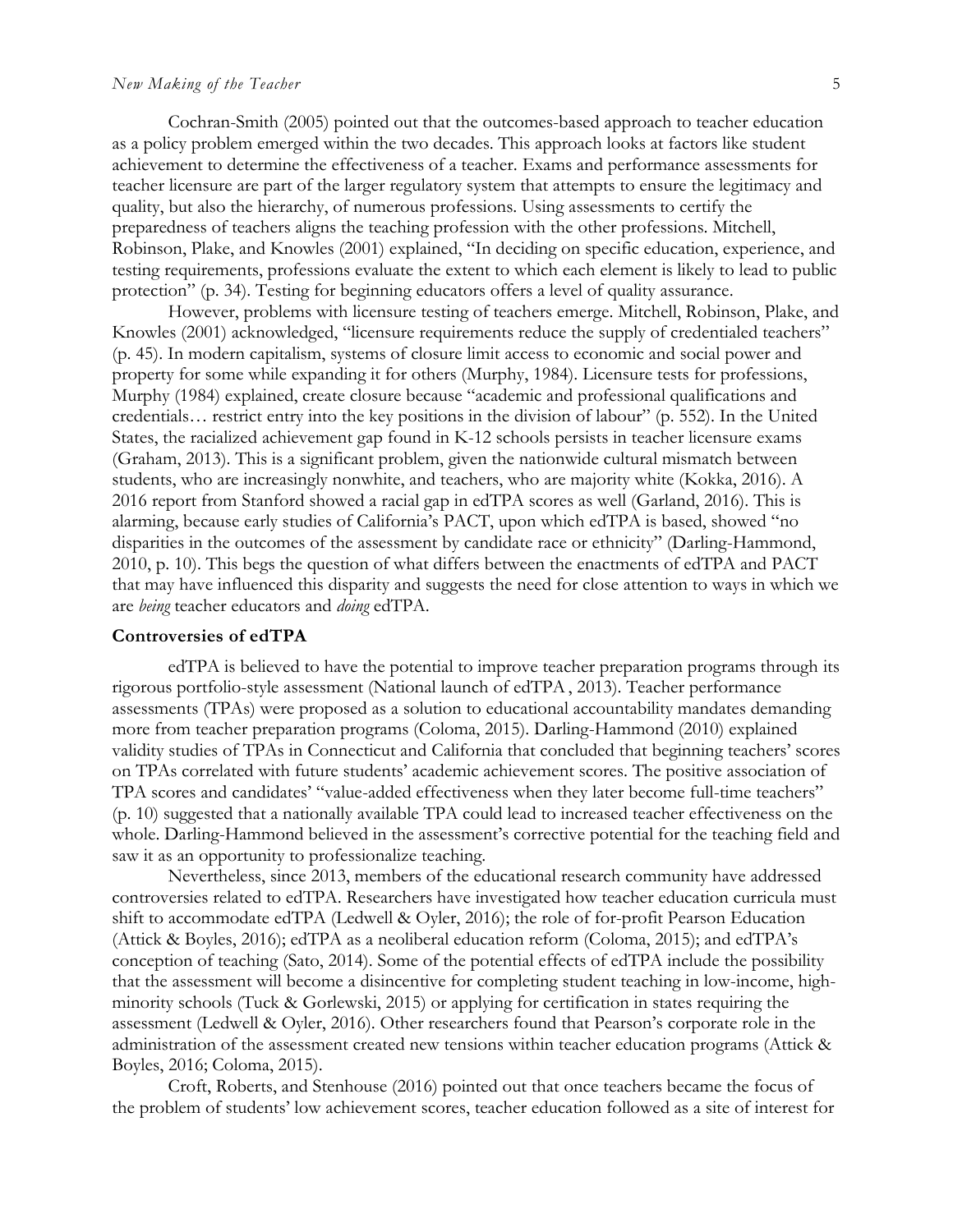policy makers. Under the umbrella of neoliberal ideologies favoring free-market management of public funds, policies aiming to integrate systems of accountability have emerged, all the while continuing to ignore oppressive environmental, social, and particularly racial forces that affect performance on standardized assessments (Au, 2009; Ladson-Billings, 2006; Tuck & Gorlewski, 2016).

### **Educational Relationships in Audit Culture**

Biesta (2009) examined how educational accountability policy reconfigured the relationship between the state and its members and argued that the shift from the welfare state to the neoliberal state transformed the relationship between state and citizen from a democratic one to an economic one, with the state "as provider and the taxpayer as consumer of public services" (p. 653). This shift in relationship occurs on a macro-level, between state and taxpayer, and at the micro-level, for example, between school principals and parents or, in the case of this study, between university supervisors and preservice teachers. The culture of quality assurance, wrote Biesta, is "the corollary of accountability" (p. 653). As university supervisors in this study, we were responsible for teaching our candidates about edTPA, and our candidates expected us to provide the guidance that would enable them to pass.

Biesta (2009) theorized that the culture of accountability creates economic relationships while foreclosing the possibility of democratic relationships. Such democratic relationships, which are "mutual, reciprocal…. and based upon a shared concern for the common educational good" (p. 664), created what Attick and Boyles (2016) called "spaces for difference" (p. 12) in colleges of education. In a democratic space, heterogeneity, perspective, and diverse experiences as well as shared experiences are not just valued; they are essential. The culture of accountability necessitates a loss of difference in favor of homogeneity; quite simply, in order to achieve the highest scores, everyone must conform to the rubrics or risk failure. This is an economic relationship because for all parties involved, test scores act as currencies providing greater benefits as they increase. Biesta stated, "accountability is an apolitical and antidemocratic strategy that redefines all significant relationships in economic terms, and hence conceives of them as formal rather than substantial relationships" (p. 656). An assessment like edTPA, which leads to the ultimate success or failure of its candidates in their process of becoming teachers, affects everyone involved. This places a form of economic pressure upon the university, professors, candidates, and university supervisors.

#### **The University Supervisor and Pedagogic Relationships**

Student teaching relationships are often designed as a triad consisting of the student teacher, the cooperating teacher, and the university supervisor. Limited research has been conducted on the role and function of the university supervisor but much of this is focused on elevating the university supervisor to *more* than just someone who visits preservice teachers infrequently and checks the boxes for the university and the state certification board (Cuenca, 2012). Borko and Mayfield (1995) found that university supervisors seemed to have little influence on student teachers' process of learning to teach. The authors concluded that university supervision should be characterized by active engagement in which supervisors provide extensive feedback during in-depth conferences. They did not suggest a pedagogy or set of pedagogical practices.

Burns, Jacobs, and Yendol-Hoppey (2016) conducted a qualitative meta-analysis to consider what tasks and practices university supervisors enact with preservice teachers. Two important parts of their research were their definition of supervision, which they called PST supervision, "as the enactment of multiple tasks and practices aimed at supporting PSTs' learning in clinical contexts" (p. 420) and their theoretical perspective on supervision, which differentiated between supervision and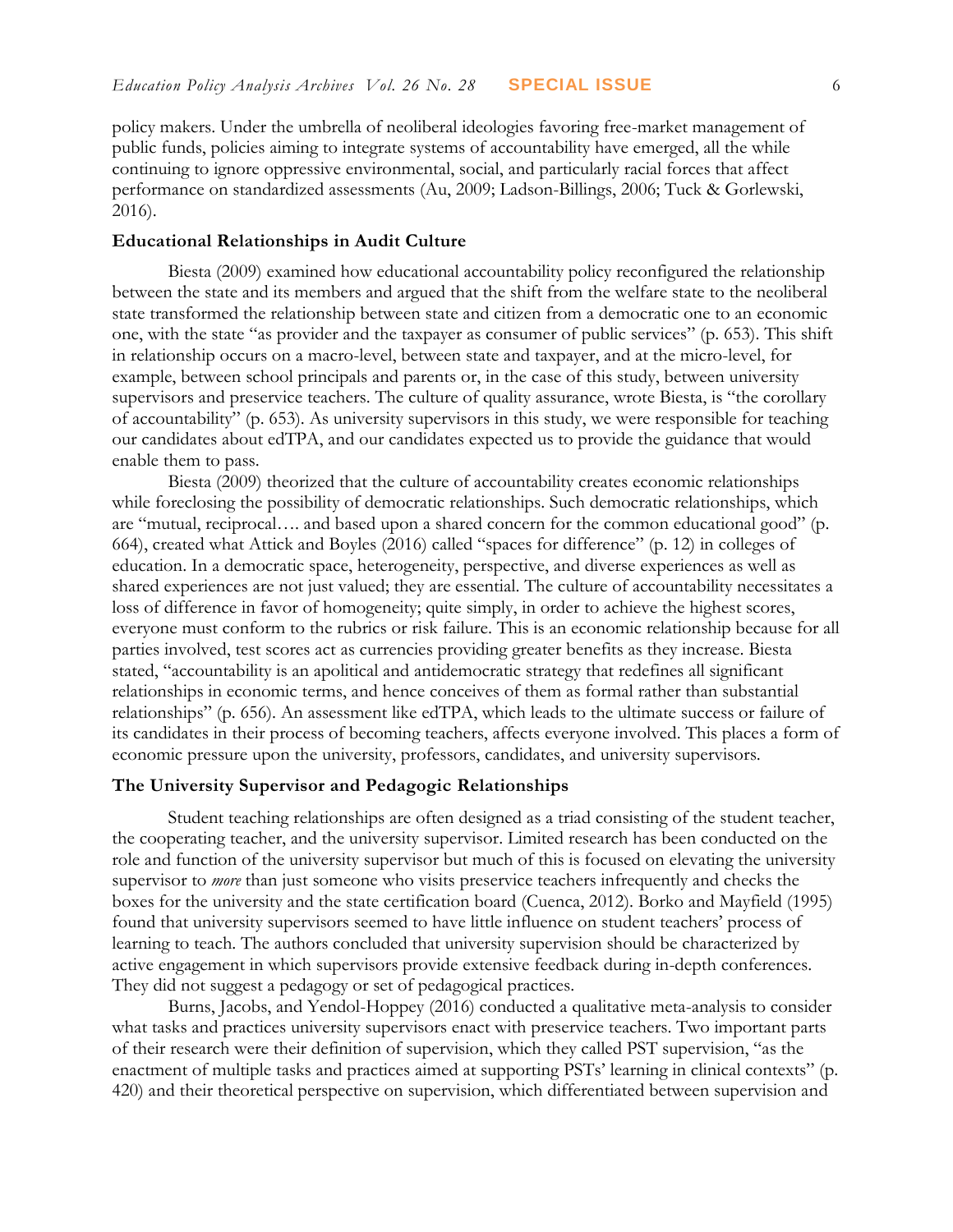evaluation as two opposing practices, yet often assigned to university supervisors. In light of the high-stakes evaluative nature of edTPA, this distinction is particularly important for our study.

Within supervision literature, Ritter (2007) utilized self-study methodology as he developed a pedagogical framework for student teacher supervision. Ritter found that he needed to adopt an "inquiry stance" (Cochran-Smith, 2004, cited in Ritter, p. 7) to enable all those involved in the triad of teacher education to engage in learning as well as research. In Ritter's conception, supervisors collaborate with preservice teachers as they undergo learning, bolstering the notion "that developing an identity and practices in [teaching] is a process of becoming" (p. 15). This inquiry model of university supervision shares similarities with Borko and Mayfield's (1995) suggestion that supervision be characterized by active, in-depth feedback.

Byrd and Fogelman (2012) evaluated the development of an early version of edTPA, explaining:

linking preservice teacher preparation to inservice teaching success is a major change and makes the measures of success during student teaching more strongly related to the measures, which will be used to judge future effectiveness as a teacher. (p. 201)

Their paper suggests that universities might begin to assess the link between teaching candidates' edTPA scores and the effectiveness of their university supervisors. Byrd and Fogelman believed in teacher education centered on reflective practice, but they stated that accountability mandates would force education faculty "to decide how to meet their stakeholders' needs while maintaining allegiance to their core values" (p. 204). This suggests a tension between the transactional nature of accountability mandates and the social justice missions of many education programs.

University supervisors form a living link between preservice teachers and the university during field experiences, the "'tip of the spear' in terms of representing a program's vision and goals to student teachers" (Byrd & Fogelman, 2012, p. 206). Supervisors facilitate pedagogic relationships between preservice and mentor teachers, students, and university professors. They are also required to facilitate the enactment of policies. Several decades of research recommend that university supervisors participate in student teachers' synthetic process of merging classroom learning and "real" teaching. Now, supervisors are directly involved in a new form of test preparation. This study is concerned with the tensions we face as we navigate our desire to cater our advice to satisfy what we believe informs good teaching while we critically examine the demand that our students conform to what edTPA has normed as good teaching.

In this study, we consider how the university supervisor and her intimate connections to each student's school placement, the university itself, and the policy enactments such as edTPA and course assignments come together to catalyze the "making" of the new teacher. According to Cuenca (2012), the process of "enacting a pedagogy that coheres with campus-based teacher learning experiences but also accounts for the situated realities of student teaching is an incredibly complex undertaking" (p. viii). We question whether edTPA has transformed the field experience process for everyone involved, shifting what should be a complex and creative experience into a procedural process that is "infiltrating interactions among candidates, mentor teachers, faculty supervisors, and college faculty" (Tuck & Gorlewski, 2016, p. 203). As we entered this study, we knew that there would be many gray areas to navigate as we considered the multiple and sometimes conflicting priorities to which we would need to attend in our role as university supervisors within a large research university and urban school districts. We wanted to carefully consider how our actions could be best aligned to support our student teachers as they navigated this complex political, social, and emotional terrain.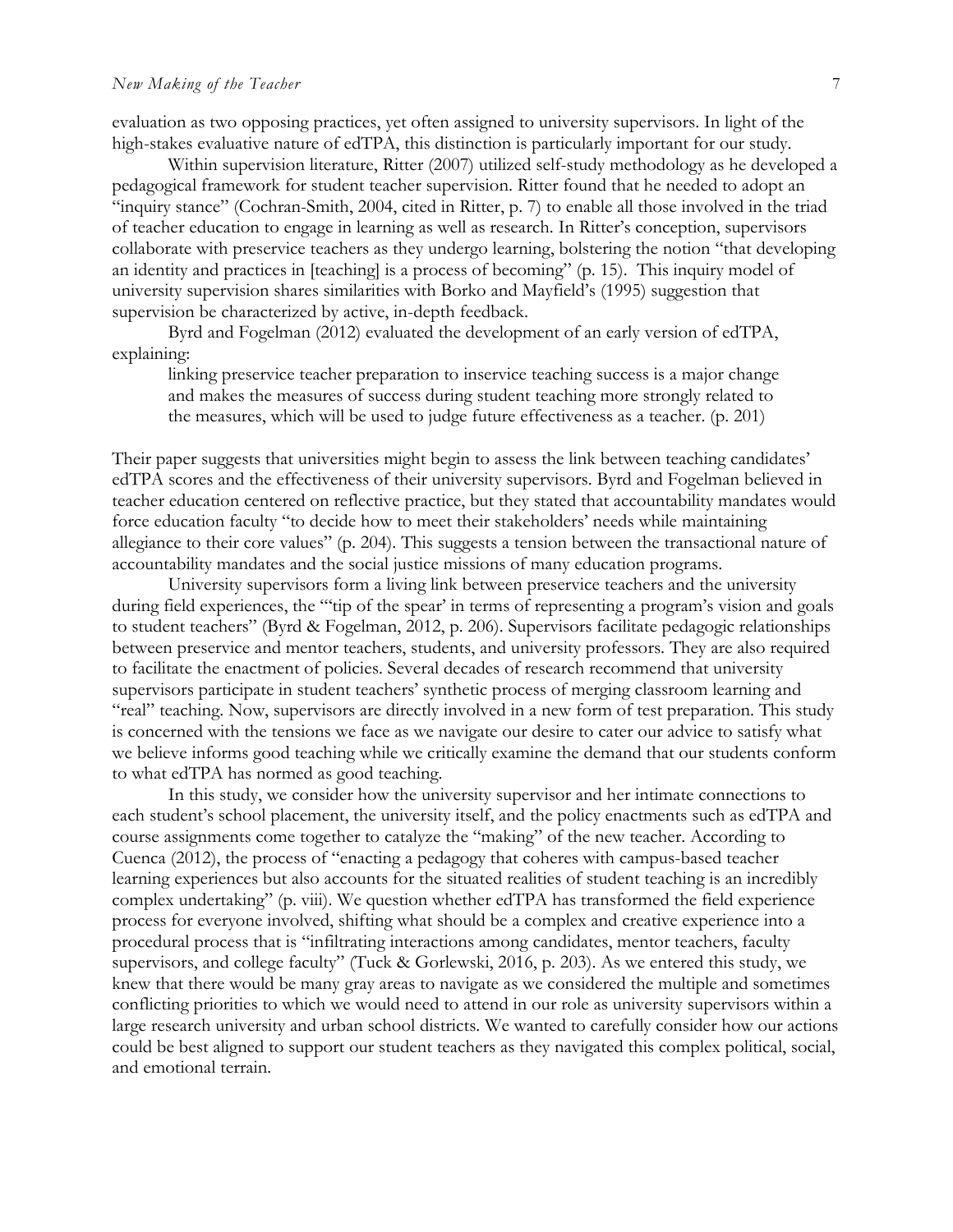# **Researchers' Histories and Methodology**

An important aspect of self-study that is crucial in understanding this methodology is embedded in the desire of teacher educators to better align their teaching intents with their teaching actions. (Loughran, 2007, p 12)

Self-study, as defined by Samaras and Freese (2009), puts the self forward as a resource for research, problematizing it for the purposes of reframing "beliefs and/or practices" (p. 5). Scholars have noted the significance of self-study for teacher educators (Zeichner, 2009). Its value has been found in its ability to help teacher educators examine their beliefs about equity and justice, specifically related to "issues of race, gender, social class, sexual difference, and other aspects of difference in which the lack of justice prevails" (Zeichner, 2009, p. 95). In this study, we focused on our experiences as university supervisors and the experiences of the preservice teachers with whom we worked as they completed their fieldwork and submitted edTPA. We use self-study to examine the effects of edTPA on our relationships as supervisors with preservice teacher candidates.

Vanassche and Kelchtermans (2015) wrote, "self-study researchers also seek to make explicit and validate their professional expertise with the explicit intent of advancing the public knowledge base of teacher education" (p. 509). Given the typically low status accorded to university supervisors (Cuenca, 2012), we felt it was important to study our pedagogical decisions through self-study. We wanted to engage in what Dinkelman (2012) called the "serious intellectual work" (p. 49) of supervision; however, we knew that edTPA, given its complexity and consequences, would direct a significant portion of our focus throughout the semester.

We came to education research after lengthy careers as classroom teachers and program administrators within public and charter schools. Martha became a teacher in 2000 after completing an 18-month Masters of Arts in Teaching (M.A.T.) program at a southern, private university. As a beginning teacher, she was required to pass Praxis I and Praxis II and complete a portfolio of work demonstrating she had mastered the NCATE standards. It required her to document many of the same things that current students must document for edTPA but was evaluated by her professors. With far fewer technical requirements. Martha remembered this process as a time-consuming, yet honest reflection of what she had gained during student teaching. She was a provisionally certified, full-time teacher during her final semester of student teaching, and she felt the school and her professors supported her. She then taught for fifteen years in the same high school and appreciated opportunities to develop her English and theatre teaching practice using creative, culturally responsive, and student-centered methods.

After graduating with a degree in architecture, Susan worked as an architectural intern for two years before deciding she wanted to work in education. She was accepted into an alternative certification program in response to a teacher shortage in her state. She was given two weeks of training over the summer and issued a provisional teaching certificate before entering the classroom as a fourth-grade teacher with no other formal education training. Susan took coursework two nights a week for the next three years to obtain both her certificate and her master's degree in middle grades education. She did not have to complete a portfolio requirement though she wrote many lesson plans for her master's classes. Susan found the first year in the classroom extremely difficult and frustrating and had very little support from either her university supervisor or her school colleagues and administration. A representative from the certification program observed her only four times over the course of the year. She had no other contact with the evaluator other than the observations. In her second and third years of teaching, Susan appreciated the opportunities that being enrolled in her master's coursework while teaching every day afforded. She routinely was able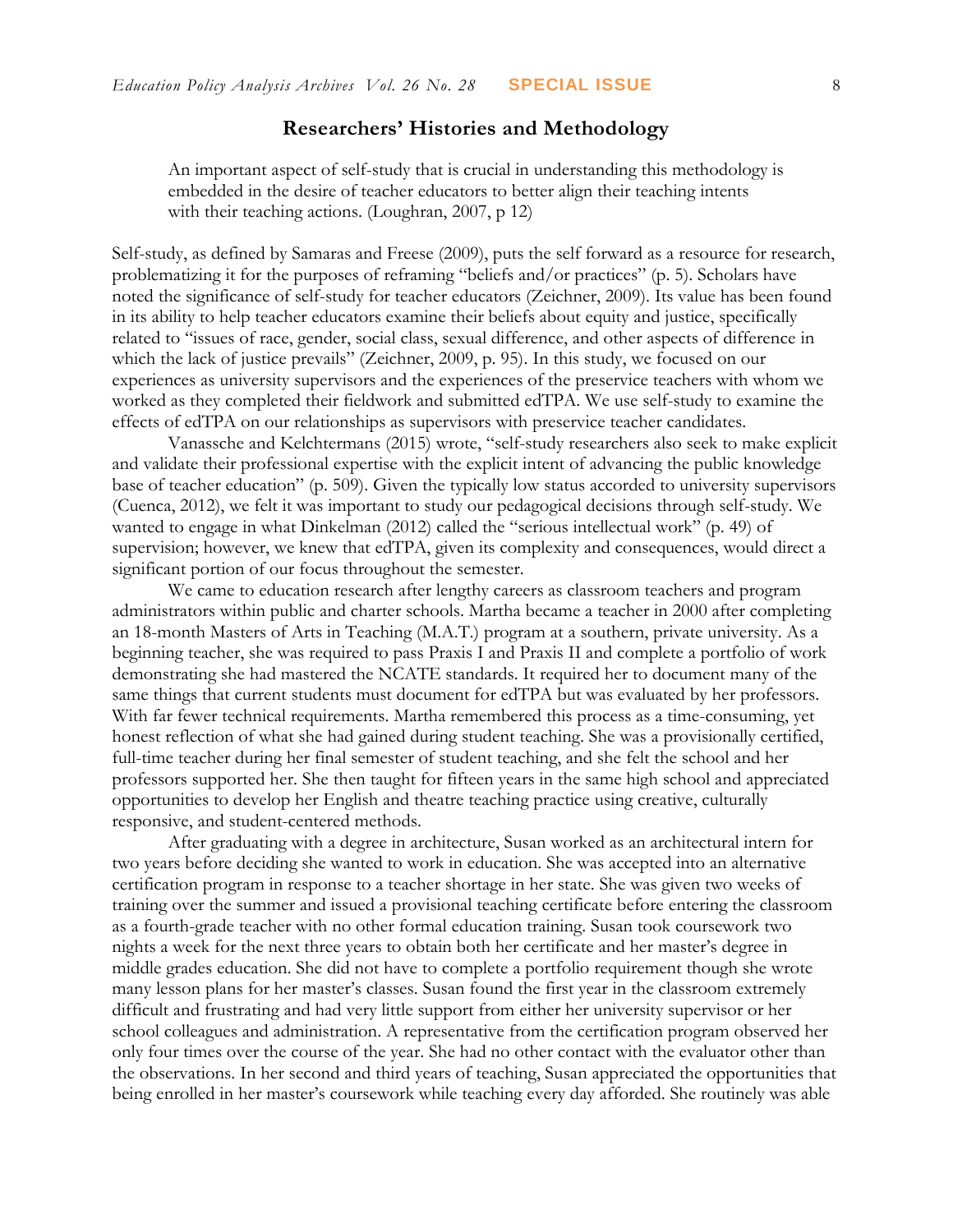#### *New Making of the Teacher* 9

to try things out in the classroom and take risks in her learning. Susan taught for 13 years in 4-8th grade before becoming a doctoral student. In her last five years as a teacher, she had four student teachers in her classroom and served as a mentor teacher.

When Martha and Susan began supervising student teachers, Martha attempted to relate her experience with her portfolio to her students' edTPA requirements. She hoped that she would be able to encourage her students to find the usefulness she had found in her own portfolio-making experience, and she looked for parallels between her experience as a student teacher and her students' experiences. Susan had not created an assessment portfolio in the past. As she was being trained to supervise and edTPA either was mentioned or was the main focus at every training, seminar, and conversation, Susan quickly came to the realization that edTPA was at risk to become central in the experience of supervision.

As classroom teachers, we had experience negotiating the tension between state-mandated testing for students, value-added measures for teachers, and our own conceptions of what it meant to be a good teacher and student. Becoming supervisors as edTPA was being implemented and was consequential for our students reignited these tensions.

At our university, supervisors were required to attend training on edTPA. We attended a session in which we read the rubrics and practiced grading samples. We attended eight monthly meetings with our candidates, one hour of which was set aside for a group meeting during which we could discuss whatever issues we chose. All of the meetings had at least one or more sessions dedicated to edTPA preparation in addition to sessions on co-teaching, differentiation, and professionalism.

University supervisors were also required to evaluate teacher candidates across a variety of performances and assignments. Supervisors went to candidates' schools a minimum of three times per semester to conduct observations and meetings with cooperating teachers. Supervisors also graded teacher candidates' lesson plans and reflections and were responsible for making sure that candidates complied with requirements such as uploading their student video permission forms to the appropriate online platform. In addition, they signed off on time sheets and ethics exam completion, and they used rubrics to evaluate the teacher candidates' professional competencies. The faculty and staff at the university communicated across disciplines about rubrics, assignments, and student needs. Supervisors were appreciated and provided with guidance, with more available as needed.

edTPA was a central focus of the practicum. Assignments were graded with rubrics that varied according to subject matter and were aligned to the edTPA's fifteen rubrics. In spring 2016, Martha supervised two secondary history candidates and three middle-level English candidates, which meant that she needed to understand the similarities and differences between two sets of rubrics. Susan's candidates were varied as well; she supervised students from three areas.

We were both engaged in theoretical and policy research as we entered into this practical work with students. We worked weekly with our teachers either visiting schools, communicating via email or phone calls or giving feedback on written assignments such as lesson plans. We were reading theoretical and methodological pieces and discussing their impact on our thinking. As Loughran (2007) suggested, we were "cognizant of the continual interplay between research and practice within the practice setting (i.e., as the research unfolds so the learning through the research influences practice and, because the practitioner is the researcher, practice inevitably changes through this feedback, thus influencing what is being researched)" (p.16). We were continually reflecting on our practices as supervisors within the larger political and theoretical context. We felt the tensions and worked the interplay between research and practice, and our questions and thinking evolved.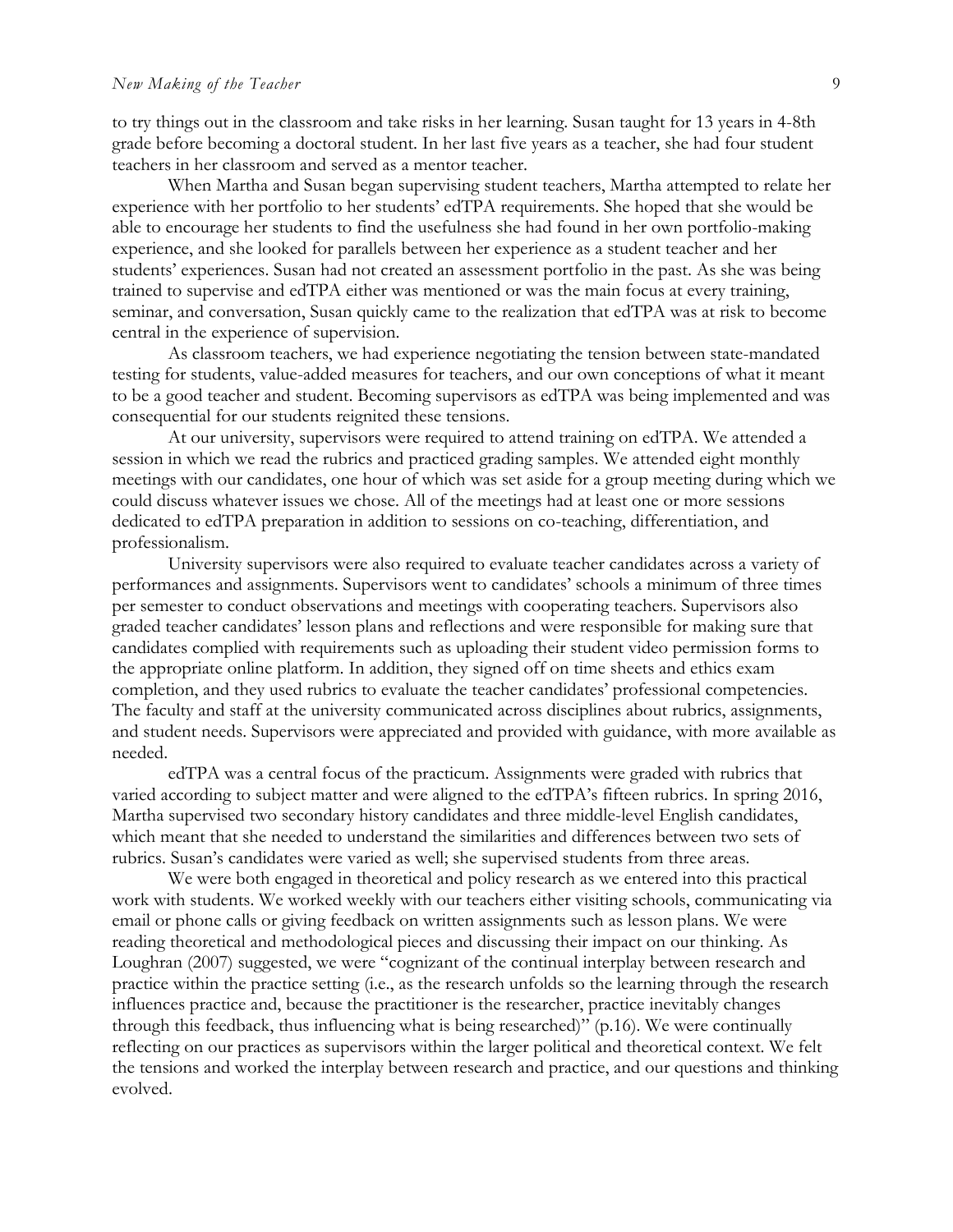Samaras (2011a) explained that self-study involves a critical examination of teachers' actions and contexts "as a way of developing a more consciously driven mode of professional activity, as contrasted with action based on habit, tradition, or impulse" (p. 43). Samaras (2011b) stresses that self-study should be a form of situated inquiry that is open to examining conflict and contradiction. This approach spoke directly to the spaces of conflict we faced as we embarked on this study. Samaras (2011b) wrote, "Self-study gives you the opportunity to examine your lived practice and whether or not there is a living contradiction, or a contradiction between what you say you believe and what you actually do in practice" (p. 10). Conducting self-study as we were both learning edTPA alongside each other and our candidates provided us with a systematic way to record our experiences and acknowledge the gray areas that presented themselves.

To attend to trustworthiness, self-study depends upon critical collaborative inquiry in which the community helps extend individual understanding. In our study, our community was comprised of our partnership as researchers and our groups of teaching candidates. Because self-study is both individual and collective, it relies upon the sharing of personal questions with others. It requires the cultivation of "critical friends" (Samaras, 2011b, p. 13), who engage in ongoing dialogue about the research and challenge each another to better understand it. Self-study is both private and public, and its legitimacy is gained through the sharing of the research with others, who function as the research "validation team" (Samaras, 2011b, p. 14).

Coming at the study from a critical policy frame, we were faced with the challenge of merging our critical policy focus with our inquiry into our teaching. We came to this study with knowledge of other researchers' critiques of edTPA. We were aware of the potential of this prior knowledge to influence our experiences as university supervisors. Yet, self-study is focused keenly on teaching, and for all of our critical perspective, for this study we were teachers. We understood our responsibility to provide our students with an enriching experience. Self-study methodology reflects our belief in looking at our own actions and approaches to being teachers in the midst of the early years of implementation of edTPA. Self-study is an appropriate match with the critical policy framework because of its emphasis on critical examination of the self.

Self-study is a systematic research process. It is an "open, honest, and clear description of the spiral of questioning, framing, revisiting of data, and reframing of a researcher's interpretations" (Samaras, 2011b, p. 11). It asks researchers to be open to outside views and critique. It is about teaching, and its goal is improved learning. The conclusions of the process, even if they are unfavorable, can lead to improved practice.

## **Data Collection and Analytical Methods**

Samaras (2011b) wrote, "Dilemmas, tensions and disappointments tend to dominate data gathering in self-study" (p. 69, citing Loughran & Northfield, 1998). Our data collection methods included self-reflective journaling and shared reflection (Ritter, 2012). Additionally, our focus on edTPA required a way of engaging with a challenging reality within our supervision practices. Our efforts to remain authentic were often overcast by edTPA's tasks and our candidates' uncertainty about how to complete them. To enable us to study and unpack the meaning of this negotiation, we utilized focus groups and open-ended journaling with our candidates, so that we could gain knowledge of their impressions of the influence of edTPA on their field experiences.

Our shared self-reflection involved extended sessions of conversation during which we questioned each other and took notes on responses. "Self-study relies on interaction with close colleagues who can listen actively and constructively" (Russell, 2006, p. 5, as cited in Loughran, 2007, p.16). These co-interviews were open-ended yet purposeful in capturing our reactions to our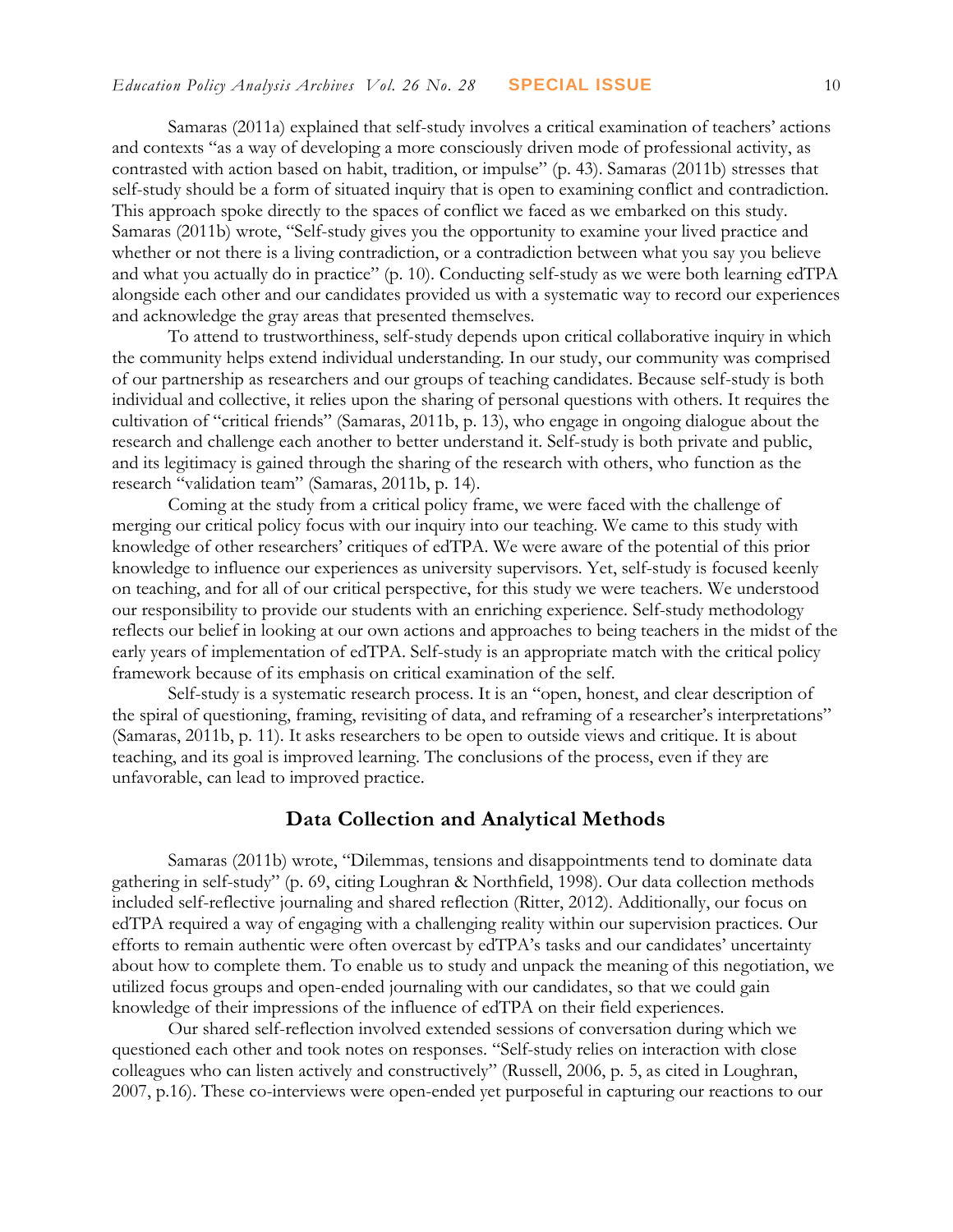#### *New Making of the Teacher* 11

roles as university supervisors and researchers. We shared our impressions, observations, and beliefs. Placier, Pinnegar, Hamilton, and Guilfoyle (2005) identified professional dialogue as a useful component of self-study methodology, especially in this age of accountability, when discussion of best practices frequently supersedes considerations for justice and equity in the making of good teachers. Through these interviews in the summer following the semester, we were able to voice our concerns, questions, and wonderings. As the process shifted from data collection to analysis, our reviews of our co-interviews functioned as the collaborative inquiry in which self-study asks researchers to engage to clarify understanding.

Our student teachers' spring semester entailed a full-time placement at one school for approximately 10 weeks. During this placement, students assumed full time teaching responsibilities for at least four weeks, and within this time, they completed the data collection process for their edTPA portfolios. They submitted their portfolios in March, near the end of the full-time placement. Students earned two course credits for student teaching. They were advised not to take any other courses at this time, but this was not always feasible due to individual schedules and timelines as well as the timing of other course offerings at the university. In addition to observing their teaching, completing one-on-one conferences, and grading online writing assignments, we met with our small cohorts of five or six candidates four times over the course of each semester. These meetings were held during the cohort meetings held once each month.

For the study, we obtained informed consent (per IRB regulations) in advance of data collection. We met with students during our monthly cohort meetings over the course of the semester. All Martha and Susan's cohort members agreed to participate in the study. We journaled and took notes on those sessions. For three of the sessions we audio recorded the conversations. We asked students to complete written reflections at these small group meetings. Table 1 presents participants' demographic information.

| Study Participants<br>Pseudonym | Race     | Gender | Degree     | Certification Sought             | Primary                                 |
|---------------------------------|----------|--------|------------|----------------------------------|-----------------------------------------|
|                                 |          |        | Sought     |                                  | Placement                               |
| Morgan                          | Black    | Female | <b>MAT</b> | Secondary Social Studies         | 12 <sup>th</sup> Grade Economics        |
| Kevin                           | White    | Male   | <b>MAT</b> | Secondary Social Studies         | 11 <sup>th</sup> Grade U.S. History     |
| Bill                            | White    | Male   | <b>MAT</b> | Middle Level English             | 6 <sup>th</sup> Grade Language          |
|                                 |          |        |            |                                  | Arts                                    |
| Sasha                           | Black    | Female | BSE        | Middle Level English             | 8 <sup>th</sup> Grade Language          |
|                                 |          |        |            |                                  | Arts                                    |
| Adi                             | Asian    | Male   | MAT        | Middle Level English             | 8 <sup>th</sup> Grade Language          |
|                                 |          |        |            |                                  | Arts                                    |
| Jennifer                        | White    | Female | <b>BSE</b> | Middle Level LA and SS           | $6th$ grade LA                          |
| Anaya                           | Black    | Female | <b>BSE</b> | Middle Level Math and<br>Science | 7 <sup>th</sup> Grade Science           |
| John                            | White    | Male   | <b>BSE</b> | Secondary English                | 10 <sup>th</sup> Grade Language<br>Arts |
| Shantay                         | Black    | Female | <b>BSE</b> | Middle Level LA and Math         | 6 <sup>th</sup> Grade Language<br>Arts  |
| Arianna                         | Black    | Female | <b>BSE</b> | Middle Level SS and LA           | 4 <sup>th</sup> Grade Social Studies    |
| David                           | Hispanic | Male   | <b>BSE</b> | Middle Level SS and Science      | 6th Grade Social Studies                |

Table 1 *Study Participants* 

*Note:* All participants were in their early to mid-20s.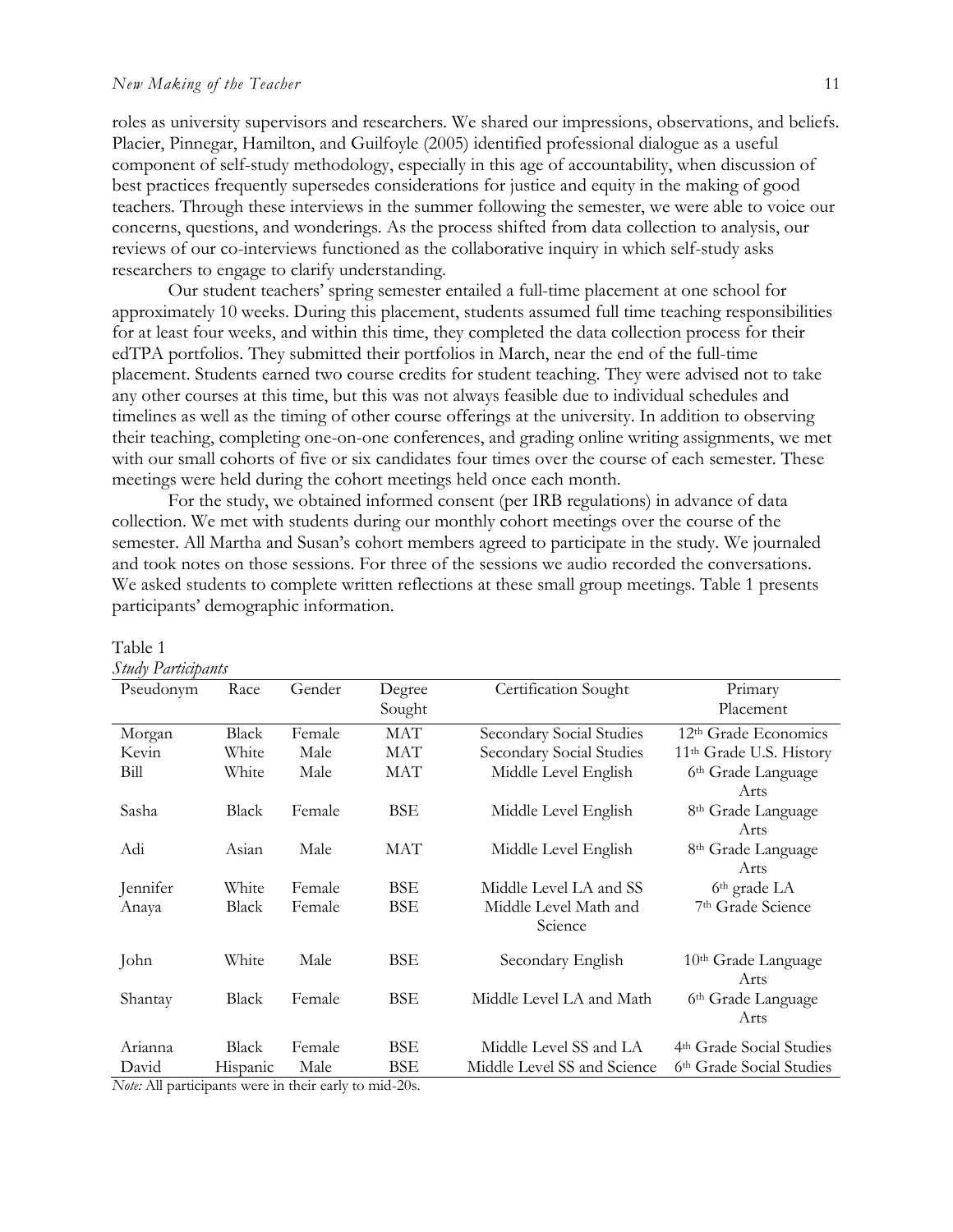Data was analyzed using a hermeneutic approach described as appropriate for self-study (Samaras, 2011b), in which researchers shift back and forth through the data "with no predetermined assumptions to allow for the emergence of seemingly unrelated ideas and part-whole relationships" (p. 71). Rather than a linear process, this was circular in nature. Samaras (2011b) encouraged self-study researchers to "Trust the process and accept the messiness" (p. 198). We analyzed focus group and student reflection data using open coding followed by combining codes and theoretical impressions, similar to Saldaña's (2009) "First Cycle coding" (p. 3). Descriptive codes allowed us to understand the recurrent themes that emerged. The process we used to narrow down our codes into overarching themes (see Findings) resembles Saldaña's (2009) "Second Cycle coding methods" (p. 149).

The messiness emerged in our co-interviews as we shifted to data analysis. We often found that ideas and theories emerged about our work as we were talking. This data was interspersed with reflections on our reading; reading about teaching, reading about critical policy studies, reading about critical pedagogy, the standards-based reform movement, and poststructuralism. These fastpaced conversations fueled our thinking about our work and directed us back to our students' testimonies and transcripts from the focus groups time and again. We asked ourselves how our concerns about their work informed our work, and how our work might be re-envisioned, even in the face of edTPA, to give future students a richer student teaching experience. In the next section, we offer an organized glimpse into what this self-study revealed to us.

# **Findings**

The following section is organized around the main themes that emerged in our data. We begin with illustrating our awareness that our focus became split between what we valued as educators and what edTPA demanded. We then show how we felt increasingly responsible to edTPA as the submission deadline approached, but that we were able to generate discussion with our participants that set edTPA aside. This inspired us to reconsider our beliefs about supervision, which emerged as a theme in the study.

#### **Teaching to edTPA**

From the very beginning of the semester, we noticed that our conversations with our teacher candidates were bifurcated, with a boundary between two different types. On one side, we found ourselves delving into conversations about the daily and important rituals of teaching. This included attempting to connect students' practice to their previous course work and beliefs about the underlying meanings of education, learning, and social justice. It also included addressing issues they faced in their personal lives. On the other side was edTPA. As the months progressed we found ourselves in conversations about all of the details of edTPA, often at the expense of the other type. It became a monolithic process everyone struggled to get through. The edTPA conversation was typically procedural, and for many candidates took on an urgency that threatened to subsume all else. In fact, we felt that our hopes for our teaching and our teacher candidates' practice were suppressed by the urgency of the tasks of edTPA.

We saw this in the preservice teachers' written reflections. We asked students to (1) reflect on the dilemmas and uncertainties they faced in their student teaching and (2) explain how they were feeling about their teaching and edTPA. We recognize asking the second question in the way that we did could produce a division between teaching and edTPA; however, most students read the question as asking how they were feeling about teaching and edTPA overall, not as two separate things. We did not anticipate how strongly edTPA would assert itself as a dilemma. For example,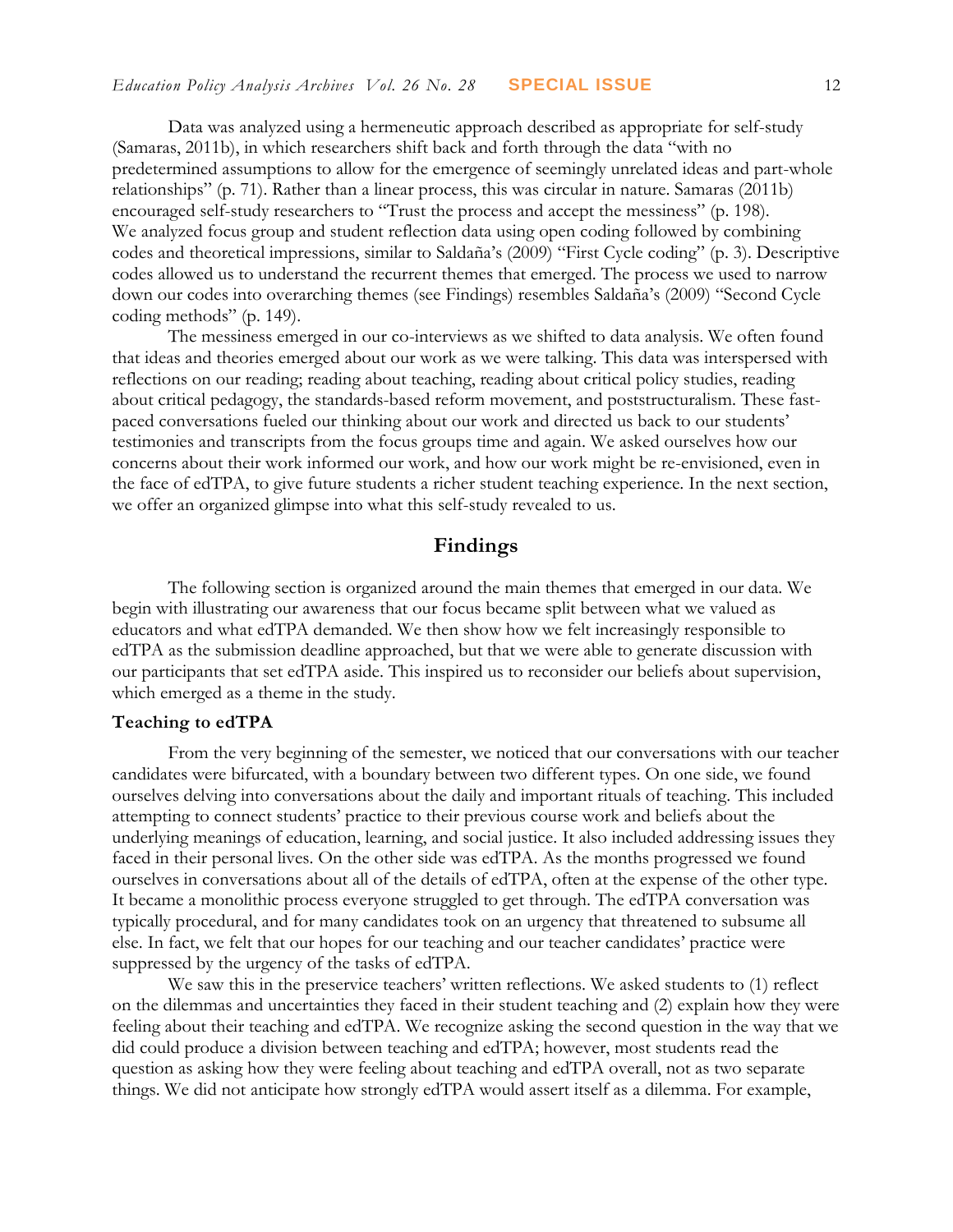#### *New Making of the Teacher* 13

Kevin, one of Martha's students, consistently emphasized that he felt comfortable with his teaching. Yet his dilemmas, rather than being about his teaching, were about edTPA in both reflections (see Table 2). It seemed unlikely that Kevin had faced no teaching dilemmas as he developed as a teacher. Yet, he had a positive experience in his student teaching experience and took a job at the school the following year. Martha's supervision, however, did not engage this positive process; instead, she helped Kevin resolve his edTPA dilemmas.

#### Table 2

|          | Question 1: Reflect on a<br>dilemma or uncertainty you are<br>facing right now?                                                                                                           | Question 2: How are you feeling about your teaching<br>and edTPA?                                                                                                                                                                                                                                                                                          |
|----------|-------------------------------------------------------------------------------------------------------------------------------------------------------------------------------------------|------------------------------------------------------------------------------------------------------------------------------------------------------------------------------------------------------------------------------------------------------------------------------------------------------------------------------------------------------------|
| February | The biggest uncertainty that I<br>have right now is whether or<br>not my work is good enough to<br>pass edTPA.                                                                            | I am comfortable with my teaching so far. I have<br>integrated myself into the classroom Now that I<br>am finishing up edTPA I feel better about it now.                                                                                                                                                                                                   |
| March    | Submitting back up materials<br>for all three tasks is going to be<br>a huge dilemma for me. I do<br>not have the time nor the<br>energy to complete [them] in a<br>short amount of time. | As far as the teaching goes, I am happy with the way<br>that it has gone. I feel as though I have complete<br>control of my classroom and they look at me as their<br>teacher. When dealing with edTPA, I am more<br>relieved that it is done and awaiting submission.<br>While it was frustrating and tiresome, I am excited to<br>submit it for grading. |

*Kevin's Responses to Question 1 and 2, February and March 2016*

Kevin's positive teaching experience might have been highlighted as a model for other candidates. However, because most students' dilemmas were associated with edTPA, in our cohort meetings we talked about solving those problems instead of considering ways to share the positive work Kevin (and others) were doing in classrooms. What began as a split focus became an increasingly singular one. We were teaching to the test. Biesta (2009) wrote of how economic relationships replace democratic ones in the culture of accountability. Whereas democratic relationships are based in shared concerns and mutual exchange, economic relationships are based in individual gain. We were compelled to ensure that each candidate received answers to his or her questions about his or her edTPA submission. Ensuring students' successful completion of edTPA, with its expense and high stakes, was prioritized in our teaching over more democratic processes.

Martha and Susan are both veteran teachers with over ten years of classroom experiences that we could have shared, yet we found that as the semester progressed, our conversations, email communication, texts and other interactions continued to be focused on edTPA and how to meet its requirements. Instead of finding balance between the demands of edTPA and the development of other aspects of teaching, we were learning the assessment alongside our students, so all of our experience meant very little when it came to guiding them through the maze of edTPA. Despite our intention not to focus on the assessment, we had to study it, and we were taken up as its advocates. We found ourselves in conversations with teacher candidates making statements such as: "I think that the edTPA would want you to…" or "for the edTPA, you might want to consider...." In such moments we gave in to the transactional, market-based exchange of edTPA; we wanted our students to get it right as much as we wanted our students to be successful teachers.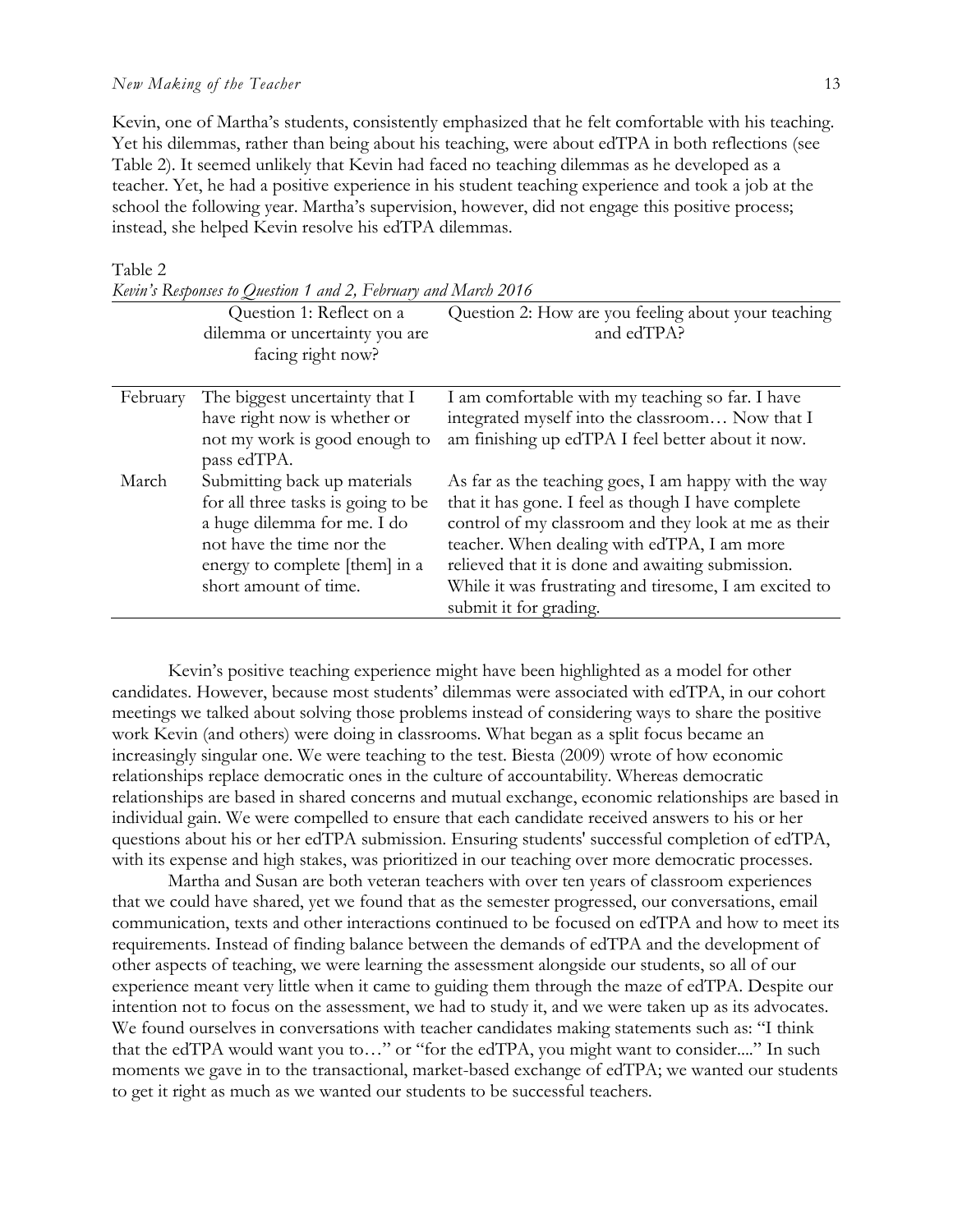#### **Responsibility to edTPA**

Outside our meetings with our candidates, we faced our private dilemmas and deliberated about how to "do" supervision given the demands edTPA placed on us. We recognized we had become part of the transaction towards certification, but what were we to do with that knowledge? Susan's journals best illustrate this deliberation.

*As I think about my work as a University Supervisor through a social justice lens, I question how different this work might have looked and felt for me if I had been a supervisor a few years ago, prior to edTPA. As Zeichner (2009) points out, my efforts, and those of the other supervisors I have talked with are "now necessarily focused at the micro level on how to implement the various state mandates for performance based teacher education" (p.12). When I give feedback on lesson plans and after observations, I catch myself referring to what edTPA assessors would want to see or read. My focus on the edTPA comes out of concern for the teacher candidates' successes on the assessment and their own focus on edTPA and how to do it right. However, I see that we are all playing a dangerous game not only because we are trying to predict (based on 120 pages of handbooks) what edTPA assessors "want" to see but more importantly because this distracts us from the larger ontological and epistemological questions with which teacher candidates should be grappling.*

*Susan, journal entry, February 7, 2016*

Our professional judgment as experienced educators was usurped by pressure to meet the requirements of edTPA. Since our students were required to pass the edTPA in order to become certified, we felt responsibility to help them align their work and themselves with edTPA and in so doing we became part of their subjectification as consumers of Pearson's product. Where we might have had nuanced conversations about ethics and decision-making in the classroom, we found ourselves pulled again and again towards edTPA.

*It feels like I am always, always thinking about right and wrong. Which move would be most helpful now? To whom? For what purpose? How might I best serve conflicting priorities? How do I act in ways that are responsible and just? As I serve as University Supervisor, I have many masters: the students, the teacher candidates, the mentor teachers, the program director, the national assessment. I cannot serve them all at once. At times there are overlaps and layers that allow me to feel that I can serve teacher and student at the same time. In other instances, it seems that to serve the teacher candidate, I might need to stray from the other masters. The master that I can't seem to shake whatever I think of it is edTPA. It haunts my work continually.*

*Susan, journal entry, March, 30, 2016*

The assessment asserted profound control over the relationships we developed with our candidates and over how we enacted supervision during that semester. As supervisors, we did not feel we were in a position to question or challenge the supremacy of edTPA in the students' process or within our university's program. Nevertheless, these questions of pedagogy and supervision in the midst of edTPA did undergird our experience.

# **EdTPA and the Subversion of Students' Teaching**

At the midpoint of the semester, we asked students what supports had been helpful and what further supports they might need from us. The responses were mixed, but as shown in Table 3, almost all of the requests centered on navigating edTPA.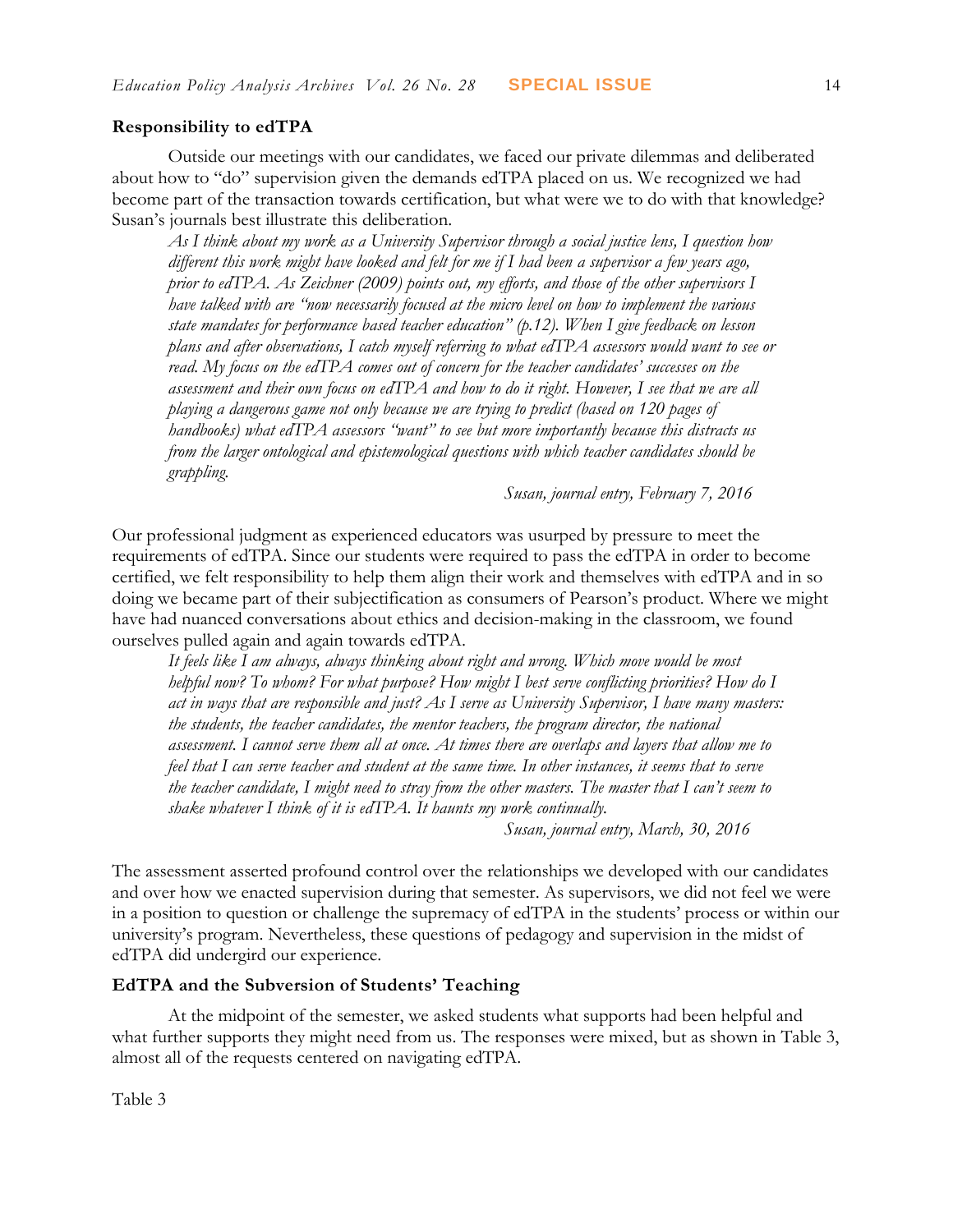|  | Written Responses to Supports Question, March 2016 |  |  |
|--|----------------------------------------------------|--|--|
|  |                                                    |  |  |

| Student | What supports have been helpful/what additional supports might you need?                                                                             |
|---------|------------------------------------------------------------------------------------------------------------------------------------------------------|
| John    | The academic language document was helpful.                                                                                                          |
| David   | I would need some probing questions about my materials that I have submitted so far,<br>so I can fix them at the end.                                |
| Ariana  | I need more information about where to put references for the lesson plans and how to<br>format them.                                                |
| Anaya   | Really appreciate the feedback so far on edTPA and teaching techniques.                                                                              |
| Shantay | Thanks for helping us during this tough time.                                                                                                        |
| Kevin   | You have been able to tell me my strengths and weaknesses, which have helped<br>structure my teaching and classroom management.                      |
| Bill    | Having a university supervisor to guide me through edTPA and a helpful advisor to<br>help me with scheduling. I've also appreciated the one-on-ones. |
| Sasha   | You've been helpful all around. If you do not know the answer to something, you will<br>find the answer.                                             |

Of the eight students who responded to the question, five focused explicitly on how to please edTPA. We felt that our supervision seemed to consist of constantly referring to the handbooks trying to make sure that everything that we did conformed to edTPA. We answered a catalogue of questions: How many pages are allowed for this reflection? How many minutes can the video be? Have I fully answered all of the questions and subquestions? Will my response meet the requirements of the rubric? The result was conversations and interactions focused on procedure. We were trying to ensure conformity to the guidelines and rubrics.

Our supervision became more and more transactional and procedural, geared towards ensuring all our students passed edTPA. We felt that most of our students needed us to get them through the 'tough time' of edTPA. Unfortunately, the result seemed to be that our process became "static, self-replicating and sterile" (Braidotti, 2013, p. 344). We saw this as a subversion of the student teaching process we had hoped to undertake. We wanted to help our students find "the soul of teaching" (Zeichner, 2014, p. 552) and help them understand teaching as "complex and demanding intellectual work" (Zeichner, 2014, p. 559). While students like Kevin, as well as Bill and Sasha (as will be shown) demonstrated understanding and commitment to teaching as deep intellectual work, we felt so constrained by edTPA that we had difficulty finding ways to reach our students more deeply.

#### **Personal Relationships Subvert edTPA**

While we found that edTPA subverted the student teaching and supervision experiences we had envisioned for our students and ourselves, we also found some evidence of the opposite. In Martha's March focus group, students' dilemmas about teaching emerged in a verbal discussion that went beyond the dominance of edTPA. Bill, who was completing his practicum in a middle school,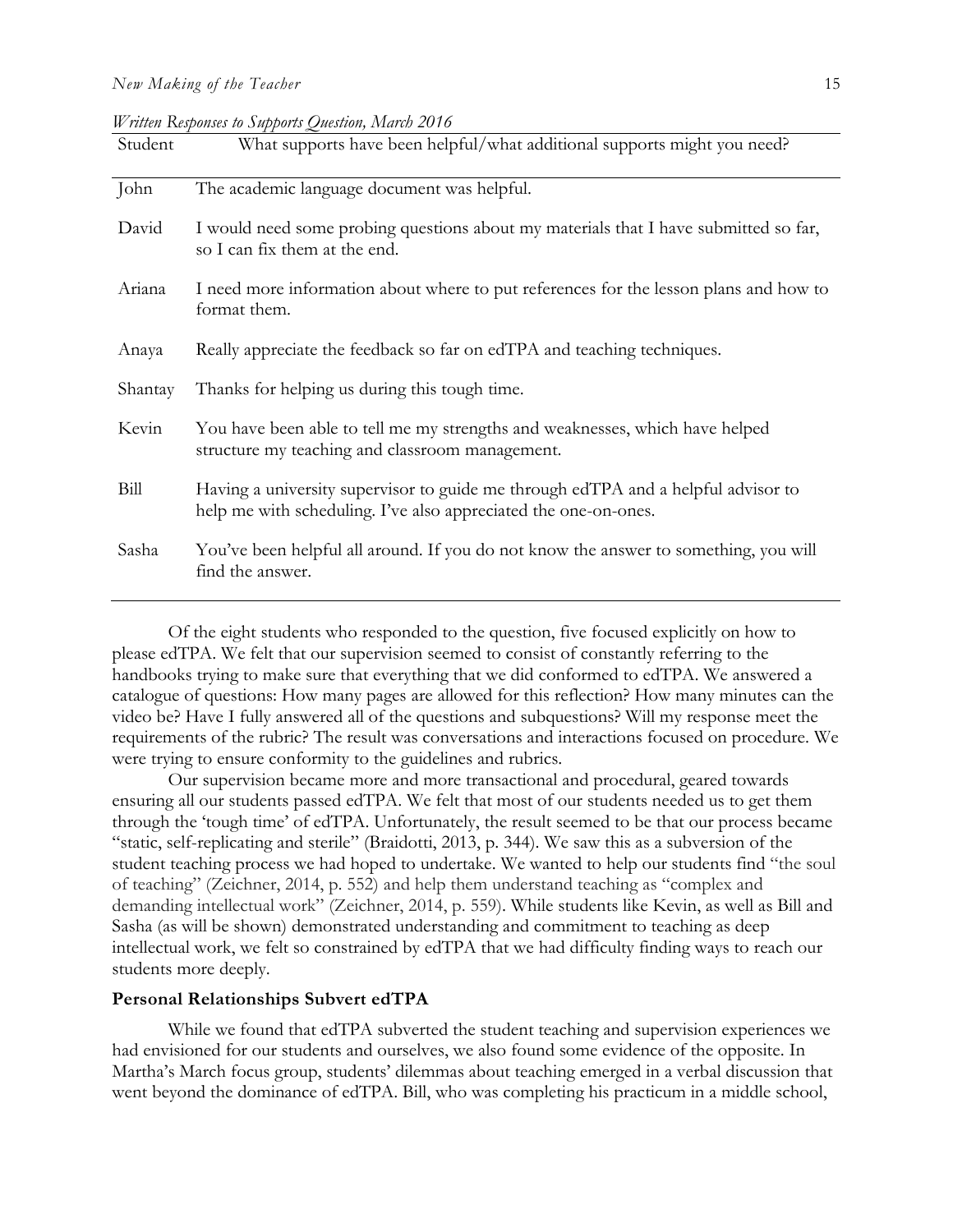told his group about a fight he witnessed in the cafeteria. He described how a male teacher in the school stopped the fight by running in and "hugging" the boy until he calmed himself down. Bill was confused and concerned about the right way to respond to a fight, and he had serious questions about this incident, both about his own inaction and what the appropriate response should have been:

*I definitely hesitated, and kind of, maybe let that other teacher that's been at the school and been teaching for a long time to take action before me. I think seeing how that other teacher handled it gave me an idea of how I'd handle it. I think my first instinct would be to pull at him, but I think the hugging thing… you're just stopping it… I think it was a good thing for me to actually see a better teacher take care of the situation.*

*Bill (Focus Group Discussion, March 2016)*

Sasha, who was placed in a high needs African American middle school, faced a different type of dilemma she shared in this discussion. Sasha felt strongly that her vision of what teaching could be and her creativity were stifled by *both* edTPA and a district-mandated instructional experiment her school had undertaken. The experiment in personalized learning (PL) was funded by a national grant, and Sasha had to learn how to teach according to the principles of PL. edTPA does not seem to have been designed to accommodate structures like PL, where self-directed learning comprises the majority of the schooling process and in which very little whole-group instruction ever occurs. Sasha spent the semester negotiating these issues, but, in our focus group, she revealed that neither edTPA nor PL was her largest concern:

*It* all *conflicts with my creativity and my ideas. I don't think what my school is doing is working for the students. 60% of them are not motivated. The [academic program] required by the school does not work for students who are not motivated.*

 *Sasha (Focus Group Discussion, March 2016)*

Sasha maintained her passion for socially just education despite teaching under two initiatives that she felt compromised this goal. It was powerful to find that in the focus groups, where conversations like these took place and we were able to briefly set edTPA aside, our interactions with our candidates could become enriching and instructive and help all of us think deeply about our experiences as educators. By shifting the conversation away from edTPA, we found students were hungry to share other aspects of their experience. These opportunities, however, were rare.

### **Renewal of Beliefs**

The summer after our students finished edTPA, as researchers we debriefed and attempted to frame alternative narratives in which we expressed our beliefs about what good teaching means. During these interviews with one another, we began to unpack what supervising and edTPA meant to each of us.

*I have been so surprised about how the handbooks have "played on" me. I felt I had a lot to give and was excited to give more than I got. An opportunity to spread the good things. So much of the external (course) was about edTPA. In practice, I found myself torn between my conceptions of "good teaching" and my perception of how to support my students to do well on the assessment. Martha's notes from interview of Susan, July 2016*

*I was excited to do supervision. I have a lot of experience to share with students and thought that I could serve in a fulfilling mentoring role. I had a fantasy about what it would feel like to do that job.*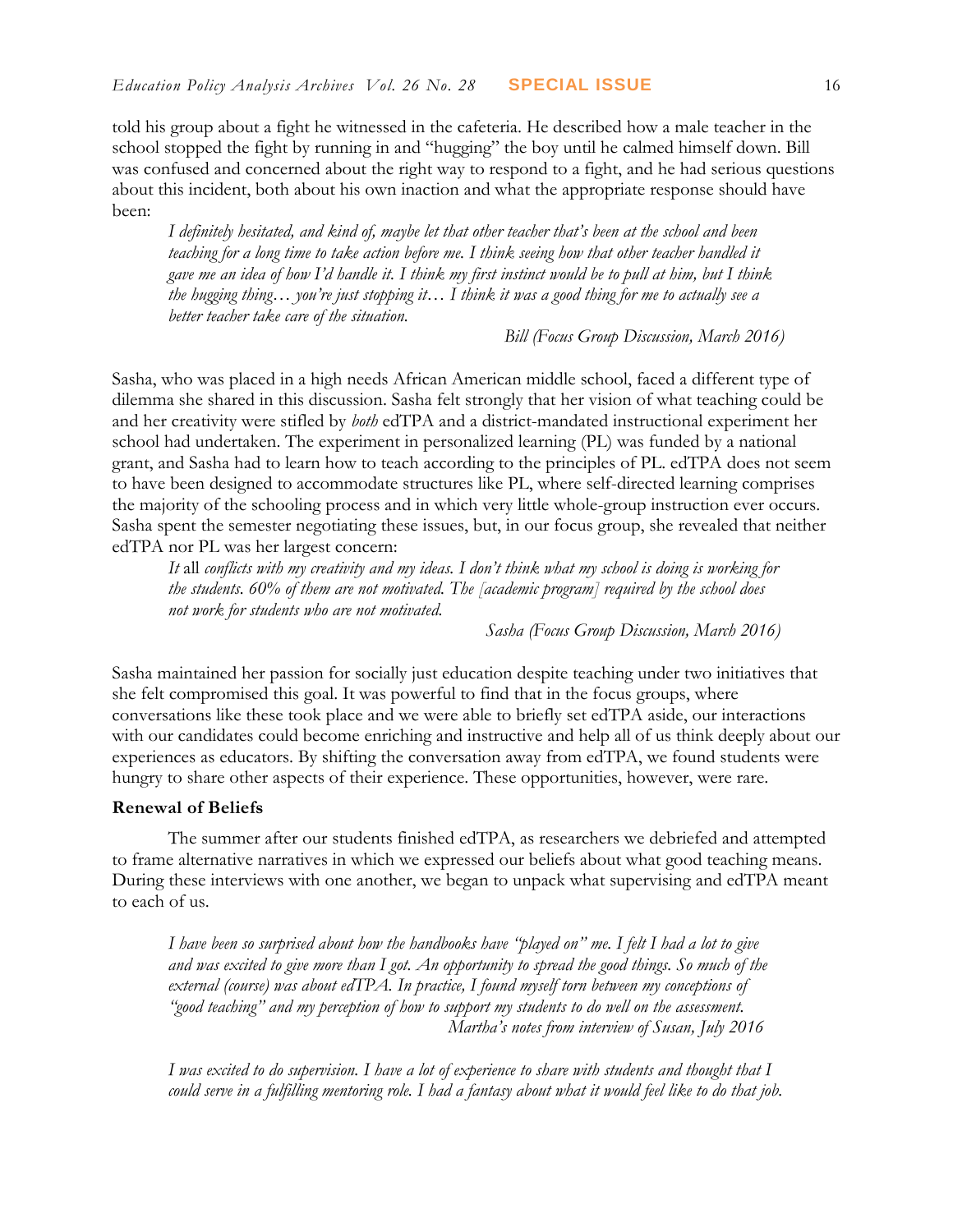*I thought I could be an asset to the students and share teaching practice like CRP [culturally responsive pedagogy] or empathetic classroom management. I came with holistic ideas about what I would be sharing. I put off reading the edTPA documents—but I noticed that all the information that I got as a university supervisor was about edTPA. I thought [student teaching] should be a time when you idealize good teaching and try out your ideas for how you want to teach or think you ought to teach. Then I realized that the edTPA bent them before they were able to try anything out. Susan's notes from interview of Martha, July 2016*

We both felt that edTPA foreclosed our ability to facilitate student teaching as an opportunity to explore teaching ideals. In this way, we felt the "tension between ideals and reality" (Sykes, Bird, & Kennedy, 2010, p. 468) that may assert itself in professional schools, with teacher educators situating themselves as "saviors of occupational competence against the weight of conventional practice" (p. 468). Perhaps our hopes were fantasy visions that also deserved more critical attention. What is the place of ideals in the face of supervising teaching candidates completing edTPA?

# **Discussion**

We both hoped as supervisors to engage with our students around what it means to be a teacher, including the joys, the difficulties, and the "little gifts of error" (Britzman, 2003, p. 2). We hoped to inspire and think *with* the student teachers, to be in relation with them in ways that mattered. "An ethically empowering relation to others aims at increasing one's *potential* or empowering force and creates joyful energy in the process" (Braidotti, 2013, p. 343, emphasis in original). Instead, we found ourselves part of a spinning machine of accountability. We experienced how the marketplace activity of edTPA subverted the educative process (Attick & Boyles, 2016). In most of our conferences with our candidates, the consequences of the test and the resounding anxiety students experienced usurped other concerns, which might have included "creativity, cultural relevance, and student-centeredness" (Dunn & Certo, 2016, p. 106).

At the end of the semester, we were left wondering, how we might ensure that more candidates, like Kevin and Sasha, emerged as teachers who understood a conception of good teaching that went beyond the procedural and transactional process that edTPA had turned out to be? In the making of the teacher under the regime of edTPA, students were taking up the notion that reading, following directions, and aligning themselves to 15 rubrics was the keys to becoming good teachers. Our candidates who passed edTPA showed they could perform good teaching because they fulfilled all the components of the portfolio: planning, instruction, and assessment, within the constraints, according to the rubrics. As supervisors we felt the urgency of ensuring our students would be able to pass edTPA, because their certification depended upon it.

*The hardest part of this semester for me is navigating edTPA and the way that it claims to be able to define quality teaching as things that can be listed and checked off in a handbook or that can be shown in a 7 minute video. That is something that we are working through together, trying to*  balance the desire to do well on the assessment with the fact that we agree that the assessment cannot *measure everything that is important.*

*Susan, journal entry, February 21, 2016*

Nevertheless, data from our focus groups at times revealed that the rich complexity we had hoped would occur within the student teaching experience was happening. For example, Bill's story illustrates how broad student teachers' experience can truly be. A fight occurred one day, and he did not know what to do. He relied on a more experienced teacher and observed the methods used to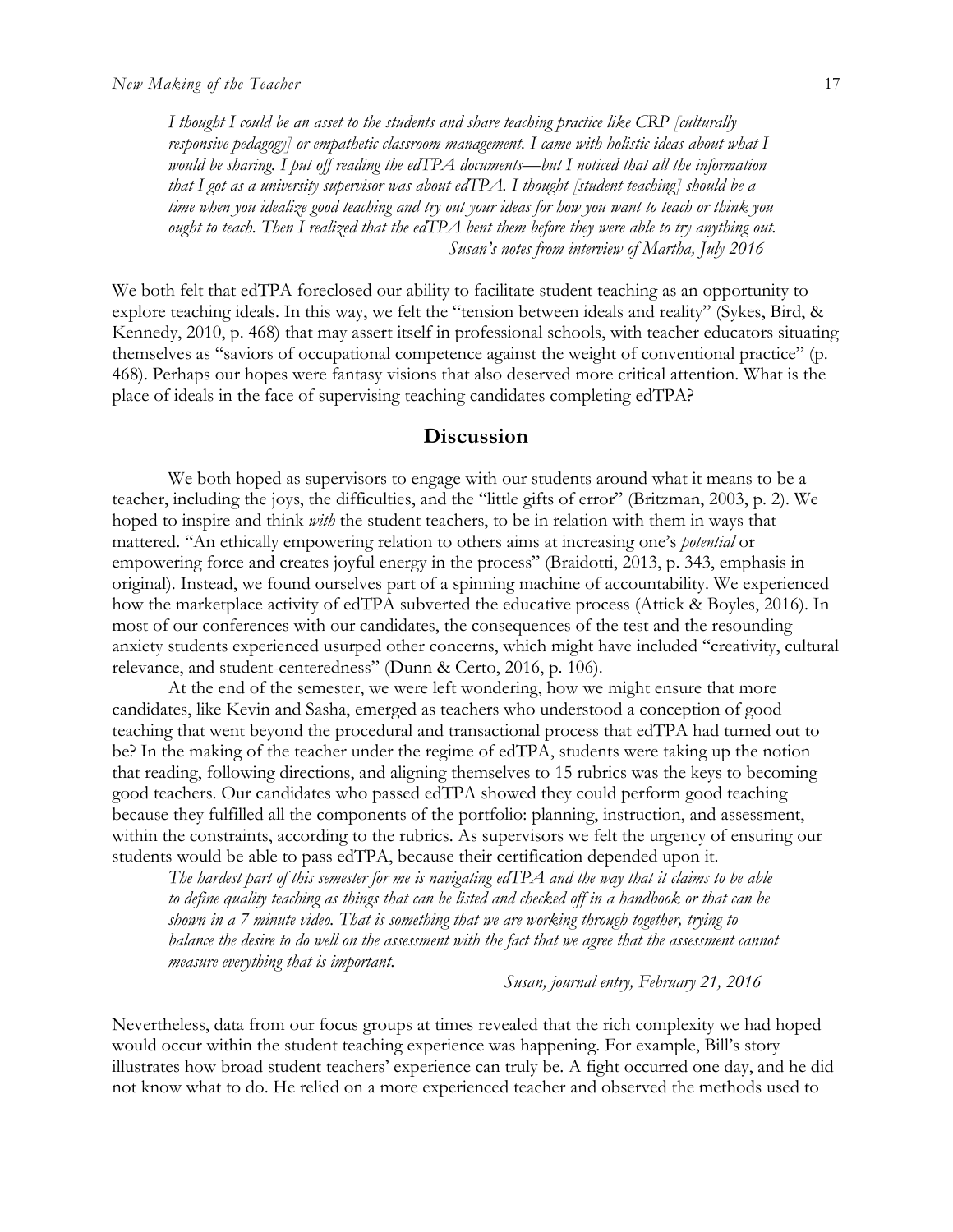quell the fight quickly. However, edTPA had been so central to our process, it took effort to recognize this *as* a moment of learning to teach.

*Bill was marveling at the excitement of the 6th grade observers [during the fight], but he didn't have a sense of what to do. He was the closest adult to the incident, but he could not act. He used the other teacher's actions as a model for how he might respond in the future, and he said he was glad to have seen it. This incident brought up so many issues we talked about that day. There are issues of physical liability- what do we do when kids fight? This is not a question edTPA deals with. What do teachers do to manage fights, to interfere with them, to keep kids safe? Aren't we at risk if we touch students? What are our physical boundaries? What makes those boundaries more pliable? Or maybe a better question to ask, a deeper question, might be how do we prevent fights? Is there space for peace education in edTPA? This brings to mind what Tuck and Gorlewski (2016) said about how edTPA "disincentivizes teacher candidates from seeking teacher placements in high-needs schools" (p. 202). Bill was not placed in a 'high needs school,' but it's a diverse school with a range of income levels, races, and conflicts in the suburban South. There are things he needed to learn to do good work there that edTPA did not address.* 

 *Martha, journal entry, November 22, 2016*

Bill's experience raised questions about the claim made in the "National Launch of edTPA" (2013) that "because it asks teacher candidates to demonstrate performance in the classroom and focuses on student work, edTPA will help candidates develop the confidence and skills to succeed in urban, suburban, and rural schools" (p. 51). Bill needed more opportunities to discuss dilemmas like what to do during a fight. While we recognize that we cannot expect one assessment to address all areas of concern and that the other components and attention given to edTPA at other universities differ, claims about edTPA's usefulness in developing more successful teachers do not seem to recognize teaching as a holistic process that extends beyond curriculum. In fact, edTPA seems to erase many of the concerns teachers actually face in the social contexts of schooling.

Sasha maintained a desire to teach despite the gravity of the disconnections she faced struggling to reconcile two conflicting mandates. Ball (2015) explained that schooling, "built on the contradictory bases of uniformity and individuality" (p. 299), is characterized by tension between "differentiation and classification, and concomitantly of exclusion" (p. 299). Sasha's experience illustrated this contradiction: on the one hand, she had to be part of a policy experiment promoting PL, a practice emphasizing total differentiation, and on the other, she had to complete edTPA, part of the apparatus of examination, shaping the teacher according to the limits of its design. Sasha struggled to sustain a vision of what teaching meant to her.

*We discussed how the school is 99% African American and most of the kids have few resources. Sasha talked about how some kids come to school for lunch or PE, and how difficult self-directed learning is for them. Yet, asked if she would take a job at the school if offered one, she said she would. She had ideas about how to help her students, and she wanted a chance to try them out. Ironically, this was a chance her student teaching had not provided.*

 *Martha, journal entry, March 30, 2016*

To complete edTPA, Sasha had to bend the structures in place in the school, but in addition, she bent herself, to her own detriment. This became clear in her written response to the question, "Is there anything else that I should know?"

*I'm going to be a much better teacher/person when I'm finished with edTPA.*

*Sasha (Focus Group Reflection, March 2016)*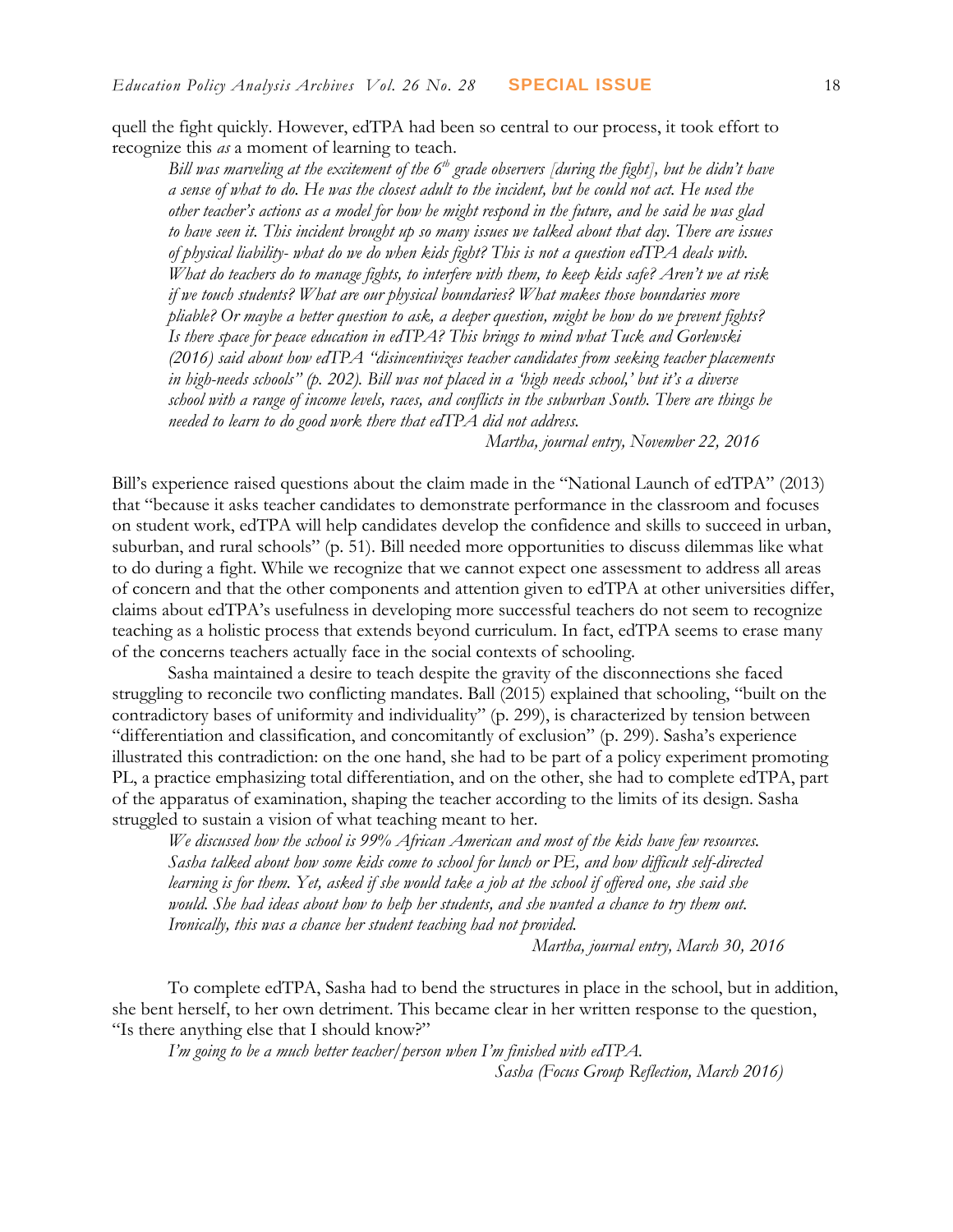This comment demanded follow-up. Would she be better because the process of edTPA would make her better at the work of teaching? No, in fact, it was the opposite. edTPA was a burden that made her "less than her best self" (Sasha, personal interview, November, 2016). It did not help that the format and structure of the assessment forced her to manipulate the learning environment, essentially to do a performance for edTPA.

*[Sasha] Like for this edTPA, I told them, 'Look, this thing costs \$300. We have to get it right the first time. If we don't get it right, we have to do it again, and that's \$300 out of my pocket. Don't mess with my money.' You would never think to tell a child that, but they understand money. If their moms said 'Don't mess with my money,' they'd know exactly what that means.*

*[Martha] It sounds like you asked them to do a show?*

*[Bill, in the background] It felt like that.*

 *Sasha and Bill (Focus Group Discussion, March 2016)*

Such moments became representative of the ironies of our experiences as university supervisors. More importantly, they raise questions about claims that edTPA can enhance the quality of the teaching profession (Reagan et al, 2016); in Sasha's case, edTPA represented what a quality teacher *was not*. As she discussed, she had to break the format of her classroom to create a learning situation that would accommodate edTPA. We had no other solution for her circumstance in her placement.

Nevertheless, with the exception of one student, all our students completed and passed edTPA, graduated on time, and accepted teaching contracts in time to begin work in August 2016.

## **Considerations for Educational Policy**

While numerous scholars have investigated edTPA and its effects on teacher education (for example a search of 'edTPA' in the 2016 AERA program yielded 35 abstracts), few have focused on the particular ways in which university supervisors interact with preservice teachers as they undertake both field experiences and edTPA. Cuenca (2012) pointed out that supervisors' roles in the process of teacher education are often overlooked or under-theorized. We believe a more complex consideration of the supervisor/teacher candidate relationship in the context of edTPA is especially important because supervisors interact with preservice teachers in all the locations of the process. Supervisors know the values and curricula of the teacher preparation program, they get to know the mentor teachers, they witness supervisees as they grapple with and come to understand teaching more deeply, and now, supervisors must ensure that their students' teaching is effectively represented within their edTPA portfolios. We contend that a strong, empirically grounded understanding of how edTPA affects student teachers' relationships with their supervisors must be included in research on how edTPA results in this new and problematic making of the teacher.

For example, Sasha's story illustrates the impact that edTPA had on one African American teaching candidate. Sasha sincerely struggled with the fact that edTPA did not seem to support her values related to teaching African American students. The assessment challenged her personally, not in terms of its academic rigor, but rather in terms of its expense and minutiae (Focus Group Discussion, March 2016). We do not suggest that we should generalize from this one case, yet we think that it is an important example.

We believe that future research should attend to ways in which edTPA may contribute to systems of exclusion that could result in reduced access to the teaching profession for prospective teachers of color. Researchers have noted that further exclusion of teachers of color from the career would be detrimental to students of color and the development of a diverse teaching force (Graham,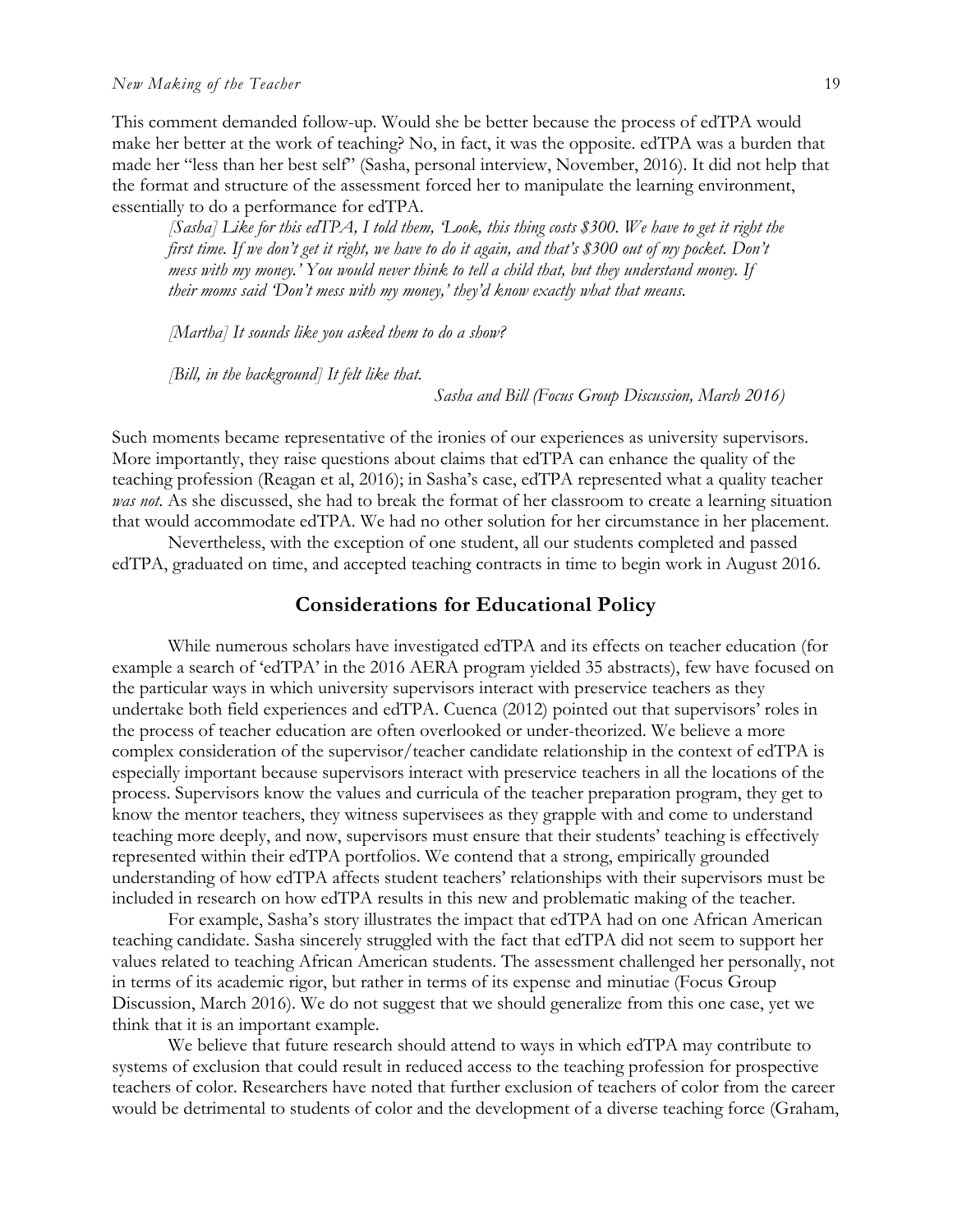2013; Mitchell, Robinson, Plake, & Knowles, 2001). We know that early findings reveal disparities, small as they may be, in edTPA results according to race. This is a serious problem, as among the beliefs about TPAs was that they reduced scoring discrepancies (Darling-Hammond, 2010).

We also recommend additional attention to pedagogy. As supervisors, we must promote a commitment to developing deliberate pedagogical strategies and methodologies that "support teacher learning in more lasting ways" (Cuenca, 2012, p. ix). We believe that critically reflective teacher supervision is possible and can be a part of critically reflective teacher education as a whole (Dinkelman, 2012). However, as we found in this study, supervisors may find the demands of edTPA subvert the supervision process. We recommend teacher education programs develop pedagogical strategies that subvert the edTPA. In this study, we found that our focus group discussions between the university supervisor and a small group of pre-service teachers were productive, but we recognize that there is more to explore related to this tool. Our discussions allowed our pre-service teachers to consider the specifications of the edTPA and reflect on the ways that they were going to align themselves with the assessment. We also found these discussions made way for other concerns besides edTPA and gave students chances to open up about their conceptions of who they wanted to become as teachers. We feel that more attention to ways that supervisors can recognize the assessment as intervening and simultaneously nurture students' power to resist that intervention should be paid, as edTPA continues to become a part of teacher preparation.

## **Conclusion**

In some ways edTPA has become a fourth member of the traditional triad "supporting" student teachers and following neoliberal logic. We found that edTPA became a frustrating factor or problem to be tackled during student teaching, and at worst it motivated student teachers to perform "good" teacher in ways that sometimes did not align with their values in order to meet the needs of the assessment. Their successful performance of what edTPA deems to be proficient teaching not only yielded a certificate for most candidates, opening the doors to employment in schools, but also resulted in favorable outcomes for the college of education, which must use candidates' results to demonstrate its effectiveness. Therefore, a lot seems to rest upon edTPA. Yet the rationale that fed rapid growth of the use of edTPA—that it could yield improved student outcomes once its candidates entered the field (Darling-Hammond, 2010)—seems to be lost in the discourses and practices we undertook as supervisors. Though in theoretical terms, the approach to teacher education as "policy problem" (Cochran-Smith, 2005, p. 6) includes a vision of our candidates' future students' increased academic potential, in practical terms our vision was very narrow, extending only to the next deadline, submission, and finally the results. If edTPA is to be accepted as a legitimate assessment of teacher readiness, it cannot subsume so much of the learning process that we forget that we all serve a greater good: our candidates' future students.

As university supervisors, edTPA narrowed our focus in ways we recognize we must try to deliberately control, unless supervision of student teachers is to become supervision of edTPA. Attick and Boyles' (2016) argued edTPA homogenizes teacher education and wrote that as the teacher preparation experience is reduced to a marketplace activity, teacher candidates become consumers seeking payment for their work in the form of a grade and a teaching certificate. We found that we could be complicit in helping to develop teachers who were motivated by external rewards, incentives, and the threat of failure even though to us, teaching meant building relationships with students, with colleagues, and with parents and facilitating content knowledge, critical thinking, and academic growth upon that relational base. With edTPA, we saw that without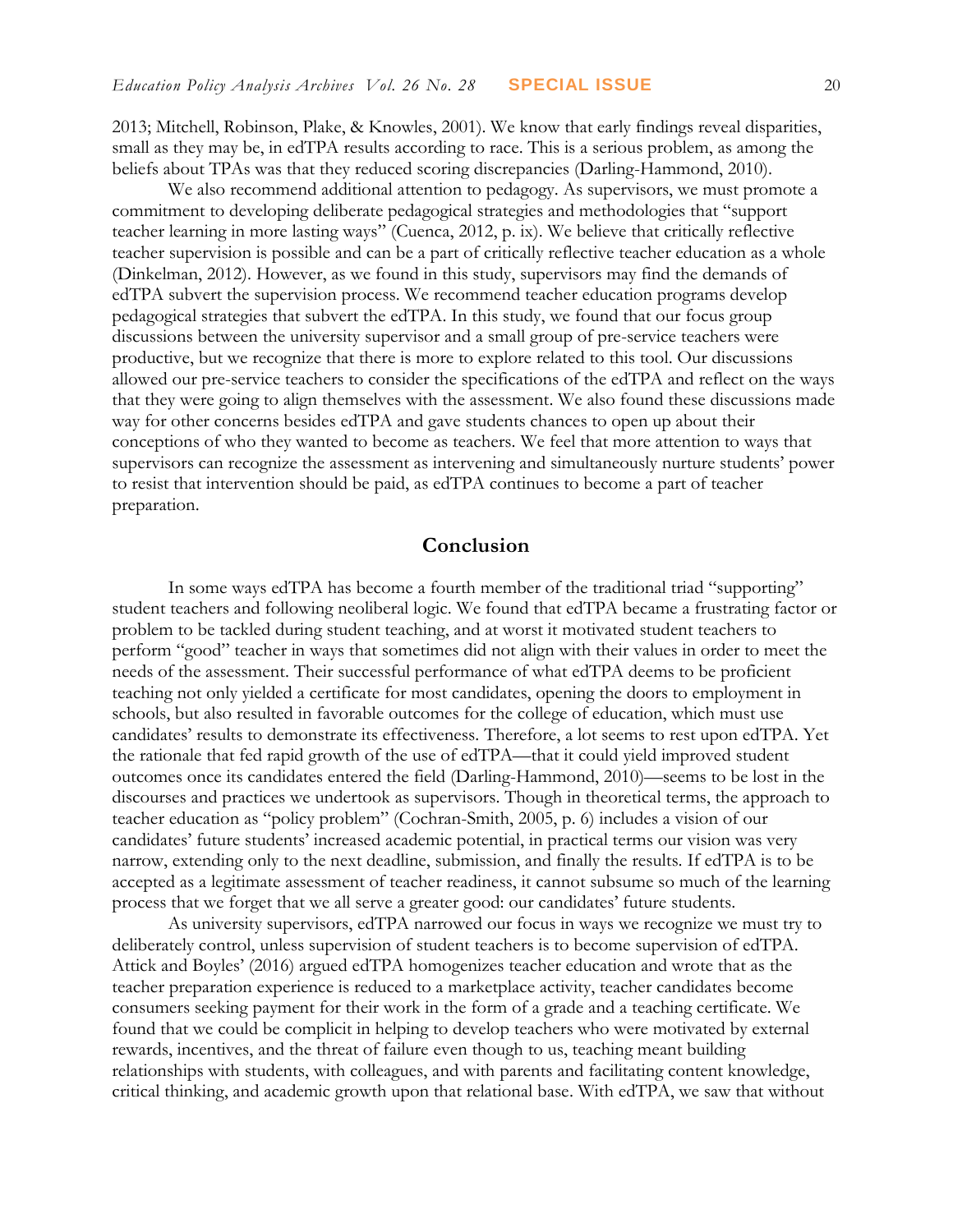deliberate critical attention, the teaching career can begin as an economic relationship, where students become teachers through a barter system, trading the right phrases, behaviors, and file types for access to a certificate.

Prior to the adoption of edTPA, teacher education was already standardized and managed in many institutions according to the NCATE standards (Dover & Schultz, 2016). Schools of education under NCATE had to abide by their standards to be accredited, so in this way the system was formatted to enable current developments, whereby the push to standardize yields further standardization. In other words, this is not entirely new. But what does seem new is how intense the high stakes and the complexity of edTPA makes student teaching. With the adoption of edTPA, "Student teaching is no longer primarily a capacity-building experience; instead, it is immediately, and prematurely, high-stakes and summative" (Dover & Schultz, 2016, p. 99). Our process with our candidates placed emphasis on meeting high-stakes standards almost immediately when the practicum began.

We are compelled to ask how we might make room in this crowded quartet for a preservice teacher to take up and try on the ideas that would allow him/her to be an

'authentic professional' or (perhaps) 're-oriented' professional, who absorbs and learns from but is not fundamentally re-made by reform. Such a professional exists 'in a space of concerns' (Taylor, 1989, p. 51). The work of the 'authentic teacher' involves 'issues of moral purpose, emotional investment, and political awareness, adeptness and acuity' (Hargreaves, 1994, p. 6). Authenticity is about teaching having an 'emotional heart' (Woods, 1996) or as Hargreaves argues, teaching, in this sense, is about desire because 'without desire, teaching becomes arid and empty it loses its meaning' (p. 12). (Ball, 2009, p. 677)

Licensure testing for teachers is situated as part of a strategy (among others) to imbue teaching with professional legitimacy. However, in our case, preparing students for edTPA did not feel like we were preparing legitimate professionals for success in their occupations. It felt like we were helping them run a race, fulfill a mandate, and win the prize of certification. This seems far afield from the professionalization perspective, in which

Outcomes are defined primarily in terms of teachers' professional performance, including the alignment of teaching practice with curriculum standards, with teachers' ability to have a positive impact on students' learning, and with teachers' skill at reflecting on and learning from their own work. (Cochran-Smith & Fries, 2001)

We are left wondering if there could be a way to support students completing edTPA and realize either of the above visions of professional teaching practice.

For all its technical complexity, edTPA threatens to strip teaching of its moral and emotional complexity and give the impression that teaching can be good if you follow directions. However, our data demonstrated that we, along with our student teachers, struggled with our drive to do edTPA right while maintaining our desires to explore the fullness of what it means to become a teacher. Our chances to do this well, however, were limited. As university supervisors, we were constrained by edTPA, yet Susan continued to supervise and consider how to make spaces for students to consider important questions while attending to edTPA. As we commit ourselves to self-study in the face of the dilemma of edTPA, we hope teacher educators and policymakers will fight for policies that allow student teachers to attend to the complex and important questions of teaching, so that we all can focus on building relationships within schools that serve the needs of learners.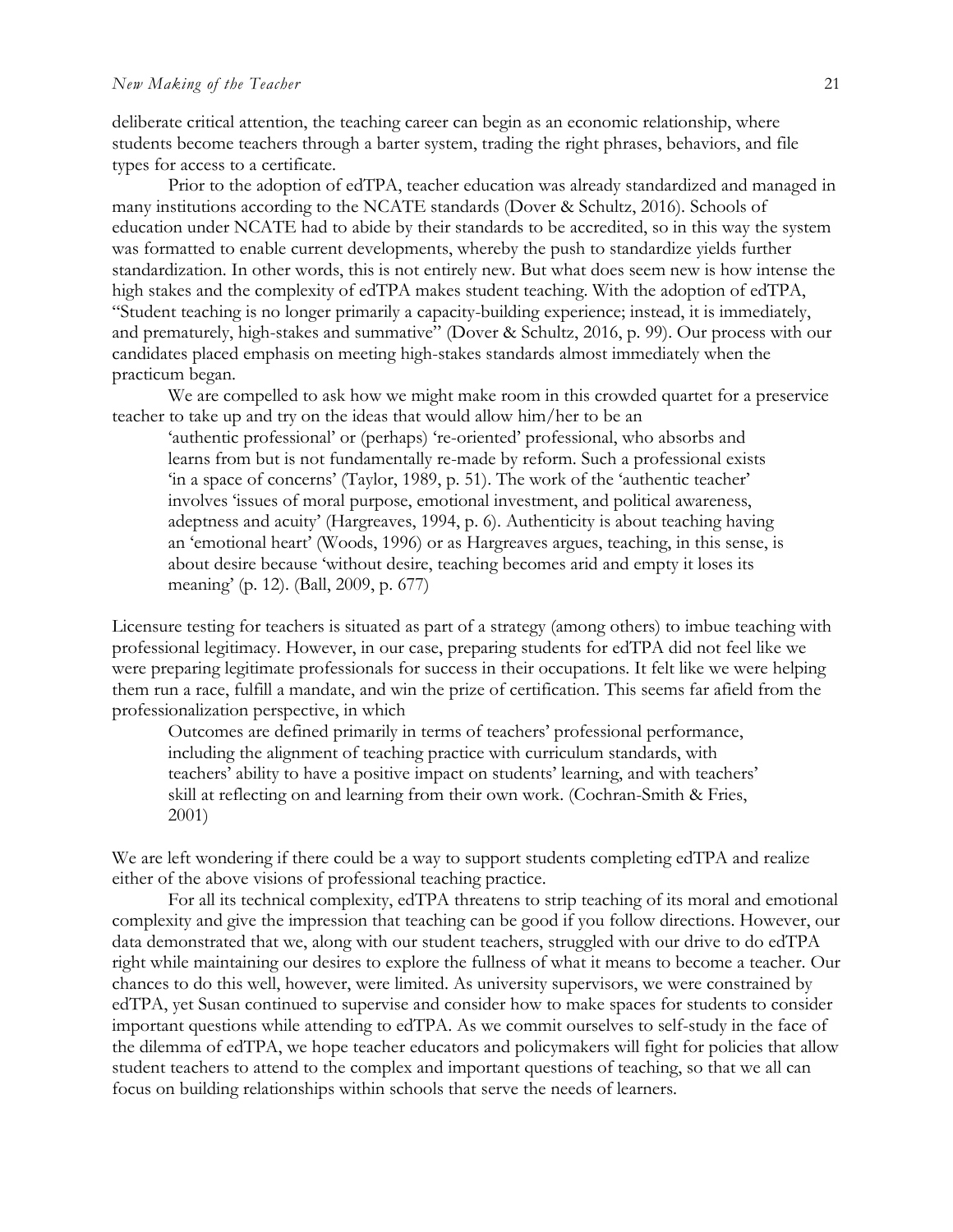# **Acknowledgements**

We extend our thanks to our teaching candidates from 2016 for their participation in this project.

# **References**

- AACTE. (2017). *Participation map*. Washington, DC: AACTE. Retrieved fro[m](http://edtpa.aacte.org/state-policy) <http://edtpa.aacte.org/state-policy>
- Adkins, A. (2016). The benefits of edTPA. *Educational Leadership, 73*(8), 55-58.
- Apple, M. W. (2013). *Teachers and texts: A political economy of class and gender relations in education*. New York, NY: Routledge.
- Attick, D., & Boyles, D. (2016). Pearson Learning and the ongoing corporatization of public education. *Journal of Thought, 50*(1-2), 5-19.
- Au, W. (2009). *Unequal by design: High-stakes testing and the standardization of inequality.* New York, NY: Routledge.
- Ball, S. J. (2009). Education reform, teacher professionalism and the end of authenticity. In M. Simons, M. Olssen, & M. A. Peters (Eds.) *Re-reading education policies: A handbook studying the policy agenda of the 21st century* (pp. 667-682). Rotterdam, Netherlands: Sense Publishers.
- Ball, S. J. (2015). Education, governance and the tyranny of numbers. *Journal of Education Policy, 30*, 299-301. <https://doi.org/10.1080/02680939.2015.1013271>
- Biesta, G. (2009). Education between accountability and responsibility. In M. Simons, M. Olssen, & M. A. Peters (Eds.) *Re-reading education policies: A handbook studying the policy agenda of the 21st century* (pp. 650-666). Rotterdam, Netherlands: Sense Publishers.
- Borko, H., & Mayfield, V. (1995). The roles of the cooperating teacher and university supervisor in learning to teach. *Teaching & Teacher Education*, 11, 501-518. [https://doi.org/10.1016/0742-051X\(95\)00008-8](https://doi.org/10.1016/0742-051X%2895%2900008-8)
- Braidotti, R. (2013). Nomadic Ethics. *Deleuze Studies, 7*, 342–359. <https://doi.org/10.3366/dls.2013.0116>
- Britzman, D. P. (2003). *Practice Makes Practice: A critical study for learning to teach*. Albany, NY: State University of New York Press.
- Burns, R. W., Jacobs, J., & Yendol-Hoppey, D. (2016) The changing nature of the role of the university supervisor and function of preservice teacher supervision in an era of clinically-rich practice. *Action in Teacher Education*, *38*, 410-425. <https://doi.org/10.1080/01626620.2016.1226203>
- Byrd, D., & Fogelman, J. (2012). The role of supervision in teacher development. In A. Cuenca (Ed.), *Supervising student teachers: Issues, perspectives, and future directions* (pp. 191-210). Rotterdam, Netherlands: Sense Publishers. [https://doi.org/10.1007/978-94-6209-095-](https://doi.org/10.1007/978-94-6209-095-8_13) [8\\_13](https://doi.org/10.1007/978-94-6209-095-8_13)
- Cochran-Smith, M. (2005). The new teacher education: For better or for worse? *Educational Researcher, 34*(7), 3-17. <https://doi.org/10.3102/0013189X034007003>
- Cochran-Smith, M., & Fries, M. K. (2001). Sticks, stones, and ideology: The discourse of reform in teacher education. *Educational Researcher, 30*(8), 3-15.
- Coloma, R. S. (2015). "Students are once again 'numbers' instead of actual human beings": Teacher performance assessment in the governing of curriculum and teacher education. *Journal of the Canadian Association for Curriculum Studies, 13*(1), 5-35.
- Croft, S. J., Roberts, M. A., & Stenhouse, V. L. (2016). The perfect storm of education reform: High-stakes testing and teacher evaluation. *Social Justice,* 42(1), 70-92.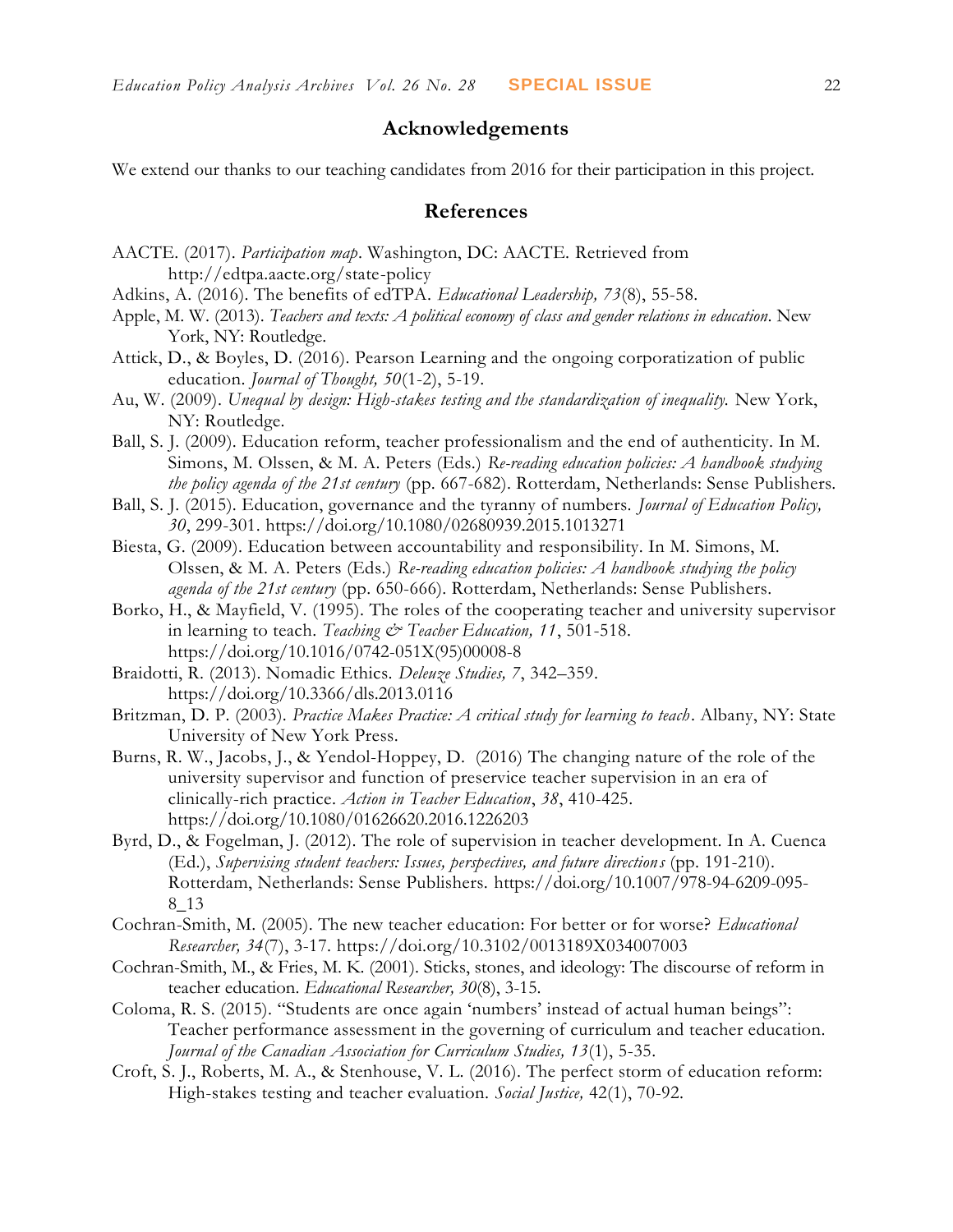- Cuenca, A. (2012). Introduction: The complex and undervalued work of university supervisors. In A. Cuenca (Ed.), *Supervising student teachers: Issues, perspectives, and future directions* (pp. viixvii). Rotterdam, Netherlands: Sense Publishers. https://doi.org/10.1007/978-94-6209- 095-8
- Darling-Hammond, L. (2010). *Evaluating teacher effectiveness: How teacher performance assessments can measure and improve teaching.* Washington, DC: Center for American Progress. Retrieved from http://files.eric.ed.gov/fulltext/ED535859.pdf
- Darling-Hammond, L., Newton, S. P., & Wei, R. C. (2012). *Developing and assessing beginning teacher effectiveness: The potential of performance assessments.* Stanford, CA: Stanford Center for Opportunity Policy in Education. Retrieved from [https://edpolicy.stanford.edu/sites/default/files/publications/developing-and](https://edpolicy.stanford.edu/sites/default/files/publications/developing-and-assessing-beginning-teacher-effectiveness-potential-performance-assessments.pdf)[assessing-beginning-teacher-effectiveness-potential-performance-assessments.pdf.](https://edpolicy.stanford.edu/sites/default/files/publications/developing-and-assessing-beginning-teacher-effectiveness-potential-performance-assessments.pdf)
- Dover, A. G., & Schultz, B. D. (2016, January). Troubling the edTPA: Illusions of objectivity and rigor. *The Educational Forum, 80*(1), 95-106. <https://doi.org/10.1080/00131725.2015.1102368>
- Dunn, A. H., & Certo, J. (2016). Speaking truth to power. *English Journal, 105*(4), 104-107.
- Feldman, A. (2003). Validity and quality in self-study. *Educational Researcher*, *32*(3), 26-28.
- Gale, T. (2003). Realising policy: The *who* and *how* of policy production. *Discourse: Studies in the Cultural Politics of Education, 24*(1), 51-65. <https://doi.org/10.1080/01596300303026>
- Garland, S. (2016, October 27). On a classroom-based test for new teachers, black teachers score lower. *The Hechinger Report.* Retrieved from [http://hechingerreport.org/on-a](http://hechingerreport.org/on-a-classroom-based-test-for-new-teachers-black-teachers-score-lower/)[classroom-based-test-for-new-teachers-black-teachers-score-lower/](http://hechingerreport.org/on-a-classroom-based-test-for-new-teachers-black-teachers-score-lower/)
- Grace, G. (Ed.). (1984) Education and the City: Theory, history and contemporary practice. Boston, MA: Routledge & Kegan Paul.
- Graham, A. (2013). Black teacher education candidates' performance on PRAXIS I: What test results do not tell us. *The Negro Educational Review, 64*(1-4), 9-35.
- Kokka, K. (2016). Urban teacher longevity: What keeps teachers of color in one underresourced urban school. *Teaching and Teacher Education, 59,* 169-179. <https://doi.org/10.1016/j.tate.2016.05.014>
- Ladson-Billings, G. (2006). From the achievement gap to the education debt: Understanding achievement in U.S. schools. *Educational Researcher, 35*(7), 3-12. <https://doi.org/10.3102/0013189X035007003>
- Ledwell, K., & Oyler, C. (2016). Unstandardized responses to a "standardized" test: The edTPA as gatekeeper and curriculum change agent. *Journal of Teacher Education, 67*(2), 120-134.
- Lipman, P. (2010). Education and the right to the city: The intersection of urban policies, education, and poverty. In M. W. Apple, S. J. Ball, & L. A. Gandon (Eds.), *The Routledge international handbook of the sociology of education* (pp. 241-252). London: Routledge.
- Loughran, J. (2007). Researching teacher education practices: Responding to the challenges, demands, and expectations of self-study. *Journal of Teacher Education*, *58*, 12-20. <https://doi.org/10.1177/0022487106296217>
- Mitchell, K. J., Robinson, D. Z., Plake, B. S., & Knowles, K. T. (Eds.). (2001). *Testing teacher candidates: The role of licensure tests in improving teacher quality.* Washington, DC: National Academy Press.
- Murphy, R. (1984). The structure of closure: A critique and development of the theories of Weber, Collins, and Parkin. *The British Journal of Sociology, 35*, 547-567. <https://doi.org/10.2307/590434>
- National launch of edTPA. (2013). *Education Digest*, *78*(5), 50-52.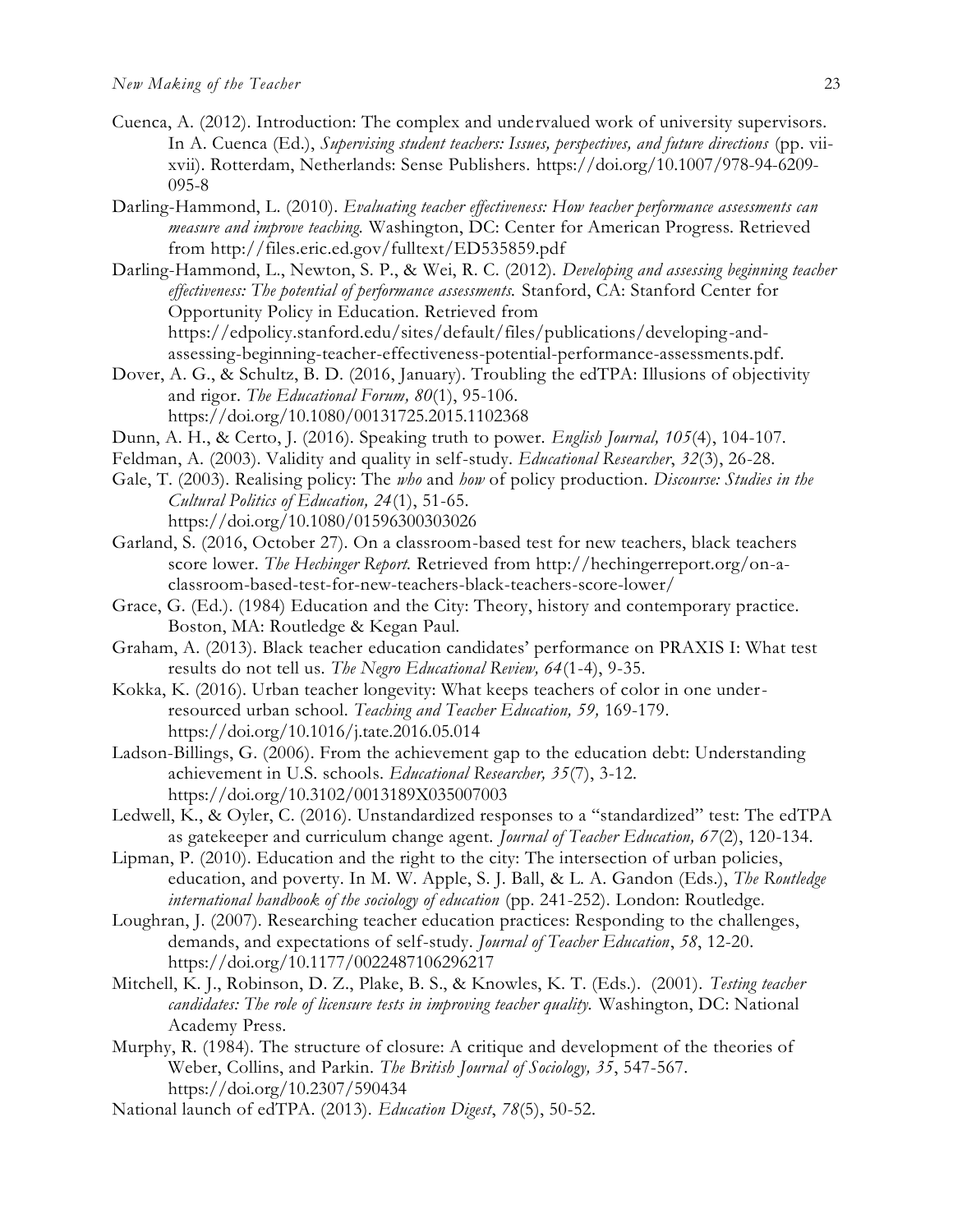- Placier, P., Pinnegar, S., Hamilton, M. L., & Guilfoyle, K. (2005). Exploring the concept of dialogue in the self-study of teaching practices. In C. Kosnik, C. Beck, A. R. Freese, & A. P. Samaras (Eds*.*), *Making a difference in teacher education through self-study: Studies of personal, professional, and program renewal* (pp. 51-64). Dordrecht, Netherlands: Springer. https://doi.org/10.1007/1-4020-3528-4\_4
- Reagan, E. M., Schram, T., McCurdy, K., Chang, T.-H. & Evans, C. M. (2016). Politics of policy: Assessing the implementation, impact, and evolution of the Performance Assessment for California Teachers (PACT) and edTPA. *Education Policy Analysis Archives*, *24*(9). <https://doi.org/10.14507/epaa.24.2176>
- Ritter, J. K. (2007). Forging a pedagogy of teacher education: The challenges of moving from classroom teacher to teacher educator. *Studying Teacher Education, 3*(1), 5-22. <https://doi.org/10.1080/17425960701279776>
- Ritter, J. K. (2012). Personal examples of self-study as a means of developing and enacting a pedagogy of supervision. In A. Cuenca (Ed.), *Supervising student teachers: Issues, perspectives, and future directions* (pp. 139-156). Rotterdam, Netherlands: Sense Publishers. [https://doi.org/10.1007/978-94-6209-095-8\\_10](https://doi.org/10.1007/978-94-6209-095-8_10)
- Saldaña, J. (2009). *The coding manual for qualitative researchers.* London: SAGE Publications Ltd.
- Samaras, A. (2011a). Flying solo: Teachers take charge of their learning through self-study research. *Journal of Staff Development, 32*(5), 42-45.
- Samaras, A. (2011b). *Self-study teacher research: Improving your practice through collaborative inquiry.* Los Angeles, CA: Sage.
- Samaras, A. P., & Freese, A. R. (2009). Looking back and looking forward: An historical overview of the self-study school. In C. A. Lassonde, S. Galman, & C. Kosnik (Eds.), *Self-study research methodologies for teacher educators* (pp. 3-19). Rotterdam, Netherlands: Sense Publishers.
- Sato, M. (2014). What is the underlying conception of teaching of the edTPA? *Journal of Teacher Education, 65*, 421-434.<https://doi.org/10.1177/0022487114542518>
- Sawchuk, S. (2014). Performance-based test for teachers rolls out. *Education Digest, 79*(8), 34-38.
- Sykes, G., Bird, T., & Kennedy, M. (2010). Teacher education: Its problems and some prospects. *Journal of Teacher Education*, *61*(5), 464-476. <https://doi.org/10.1177/0022487110375804>
- Tuck, E., & Gorlewski, J. (2016). Racist ordering, settler colonialism, and edTPA: A participatory policy analysis. *Educational Policy, 30*, 197-217. <https://doi.org/10.1177/0895904815616483>
- Vanassche, E., & Kelchtermans, G. (2015). The state of the art in self-study of teacher education practices: A systematic literature review. *Journal of Curriculum Studies*, *47*, 508-528. <https://doi.org/10.1080/00220272.2014.995712>
- Vidovich, L. (2009). "You don't fatten the pig by weighing it": Contradictory tensions in the 'policy pandemic' of accountability infecting education," In M. Simons, M. Olssen, & M. A. Peters (Eds.) *Re-reading education policies: A handbook studying the policy agenda of the 21st century* (pp. 549-567). Rotterdam, Netherlands: Sense Publishers. <https://doi.org/10.1177/0022487105285893>
- Zeichner, K. M. (2006). Reflections of a university-based teacher educator on the future of college- and university-based teacher education. *Journal of Teacher Education, 57*, 326-340.
- Zeichner, K. M. (2009). *Teacher education and the struggle for social justice.* New York: Routledge.
- Zeichner, K. (2014). The struggle for the soul of teaching and teacher education in the USA. *Journal of Education for Teaching*, 1–18.<https://doi.org/10.1080/02607476.2014.956544>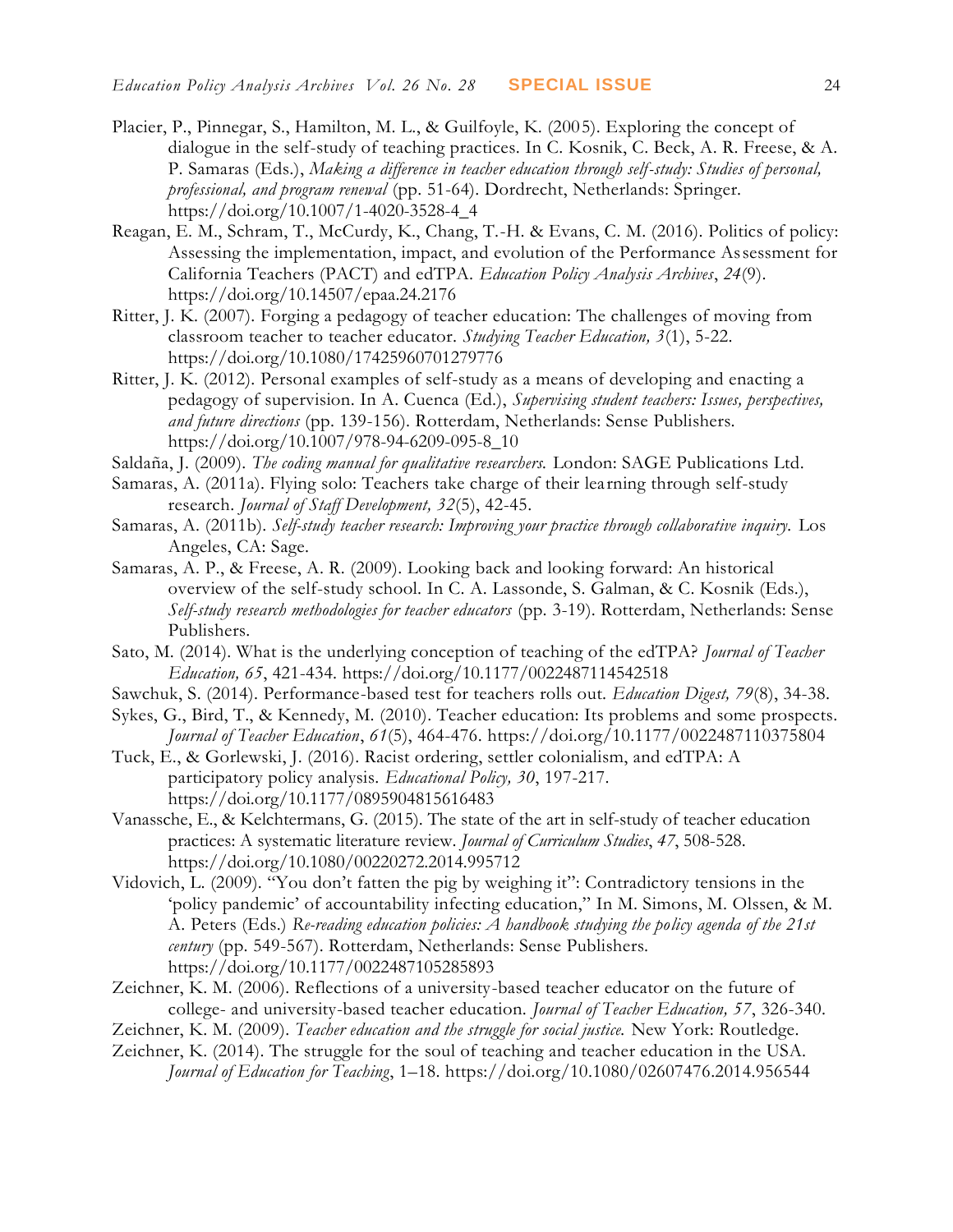# **About the Authors**

#### **Martha K. Donovan**

Georgia State University

[Mdonovan7@student.gsu.edu](mailto:Mdonovan7@student.gsu.edu)

Martha K. Donovan is a PhD candidate in the Educational Policy Studies department, concentrating on Social Foundations, at Georgia State University. Her research interests include critical policy studies, ethnographic studies of preservice and veteran teachers, and social justice in urban schools. Her dissertation focuses on seven veteran educators within one urban elementary school and their experiences navigating students' needs, policy, and their conception of good teaching during the 2016-2017 school year.

## **Susan Ophelia Cannon**

Georgia State University

[Scannon5@student.gsu.edu](mailto:Scannon5@student.gsu.edu)

<http://orcid.org/0000-0003-3858-3603>

Susan Ophelia Cannon is a PhD student in the Department of Middle and Secondary Education, Mathematics Education Unit, in the College of Education and Human Development at Georgia State University. Her research interests include uncertainty in mathematics classrooms, qualitative research, counting practices and measurement, and teacher education.

# **About the Guest Editors**

### **Elena Aydarova**

Auburn University [eza0029@auburn.edu](mailto:eza0029@auburn.edu) Website: [https://elenaaydarova.com](https://elenaaydarova.com/)

Elena Aydarova is Assistant Professor of Social Foundations at the Department of Educational Foundations, Leadership, and Technology at Auburn University. Her interdisciplinary research examines the interactions between global social change and the work of teachers, teaching, and teacher education through the lens of equity and social justice. Her projects have explored teacher education reforms in Russia and the US, internationalization of education, teacher retention, as well as privatization of teacher preparation. She has recently completed a book manuscript "Teacher Education Reforms as Political Theater: Policy Dramas in Neoliberal Contexts." Throughout her career, Dr. Aydarova has taught in the United States, Ukraine, China, and the United Arab Emirates.

## **David C. Berliner**

Arizona State University [berliner@asu.edu](mailto:berliner@asu.edu)

David C. Berliner is Regents' Professor Emeritus of Education at Arizona State University. Dr. Berliner is a member of the National Academy of Education (NEA), the International Education Academy (IEA), a Fellow of the Center for Advanced Study in the Behavioral Sciences, and a past president of both the American Educational Research Association (AERA) and the Division of Educational Psychology of the American Psychological Association (APA). He is the recipient of awards for distinguished contributions from APA, AERA, and the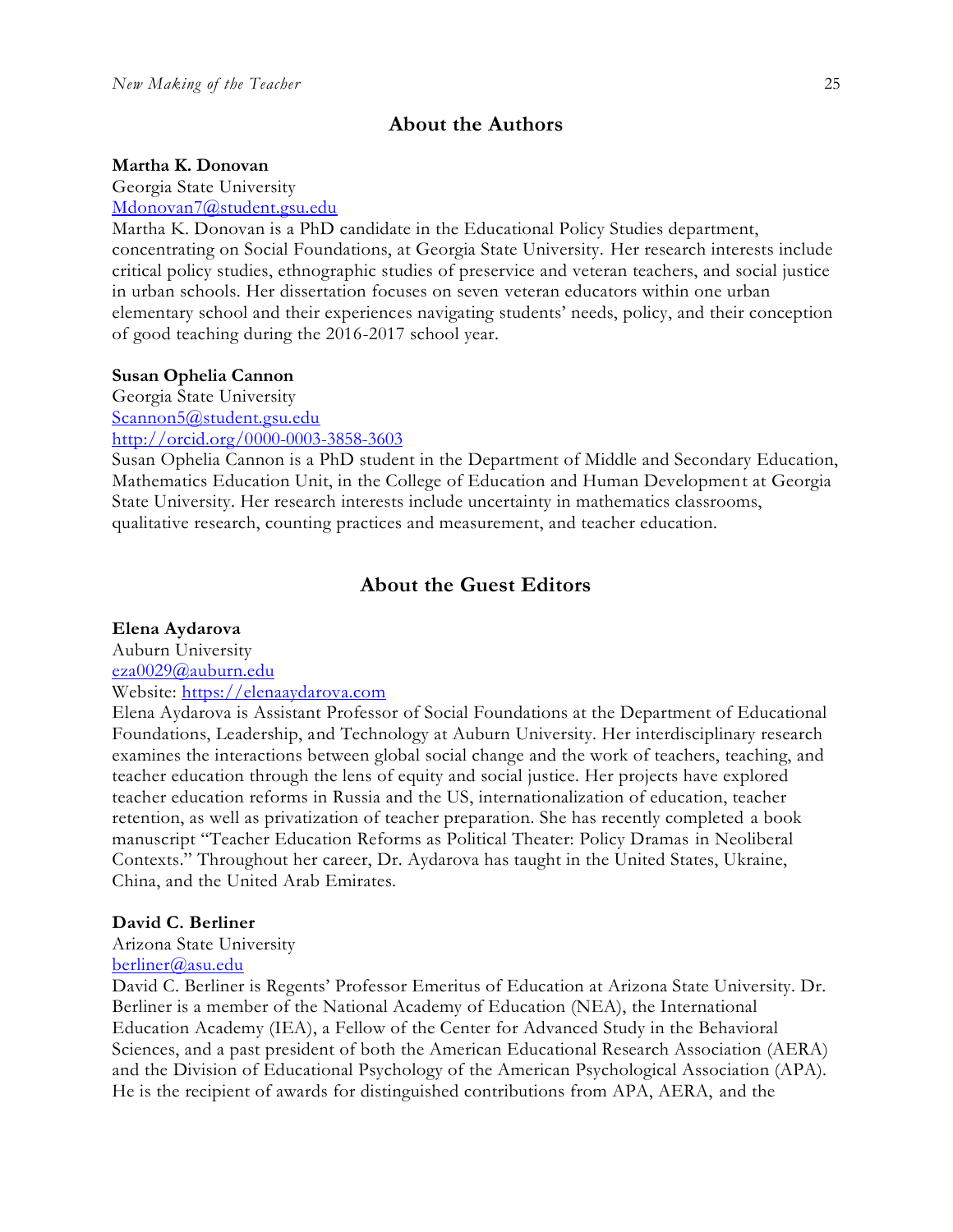National Education Association (NEA). Dr. Berliner is co-author (with B. J. Biddle) of the best seller *The Manufactured Crisis*, co-author (with Ursula Casanova) of *Putting Research to Work*, coauthor (with Gene Glass) of *50 Myths and Lies that Threaten America's Public Schools*, and co-author (with N. L. Gage) of six editions of the textbook *Educational Psychology*. He is co-editor of the first *Handbook of Educational Psychology* and the books *Talks to Teachers*, and *Perspectives on Instructional Time*. Professor Berliner has also authored more than 200 published articles, technical reports, and book chapters. He has taught at the University of Arizona, University of Massachusetts, Teachers College and Stanford University, as well as universities in Australia, Canada, The Netherlands, Spain, and Switzerland.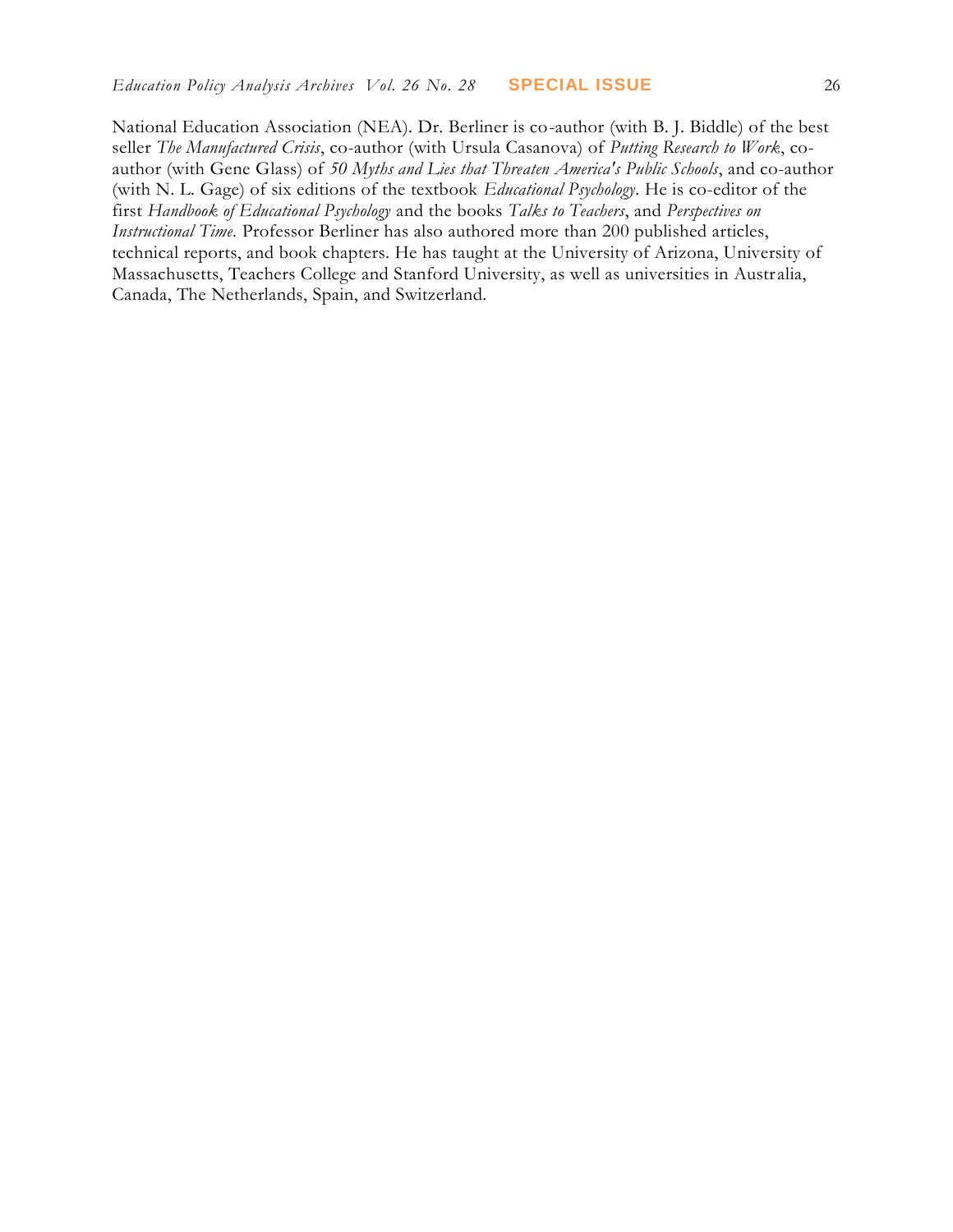# **SPECIAL ISSUE Navigating the Contested Terrain of Teacher Education Policy and Practice**

# education policy analysis archives

Volume 26 Number 28 March 5, 2018 ISSN 1068-2341

# $(c)$

**SOME RIGHTS RESERVED** Readers are free to copy, display, and distribute this article, as long as the work is attributed to the author(s) and **Education Policy Analysis Archives,** it is distributed for noncommercial purposes only, and no alteration or transformation is made in the work. More details of this Creative Commons license are available at

http://creativecommons.org/licenses/by-nc-sa/3.0/. All other uses must be approved by the author(s) or **EPAA**. **EPAA** is published by the Mary Lou Fulton Institute and Graduate School of Education at Arizona State University Articles are indexed in CIRC (Clasificación Integrada de Revistas Científicas, Spain), DIALNET (Spain), [Directory of Open Access Journals,](http://www.doaj.org/) EBSCO Education Research Complete, ERIC, Education Full Text (H.W. Wilson), QUALIS A1 (Brazil), SCImago Journal Rank; SCOPUS, SOCOLAR (China).

Please send errata notes to Audrey Amrein-Beardsley at [Audrey.beardsley@asu.edu](mailto:Audrey.beardsley@asu.edu)

**Join EPAA's Facebook community** at<https://www.facebook.com/EPAAAAPE> and **Twitter feed** @epaa\_aape.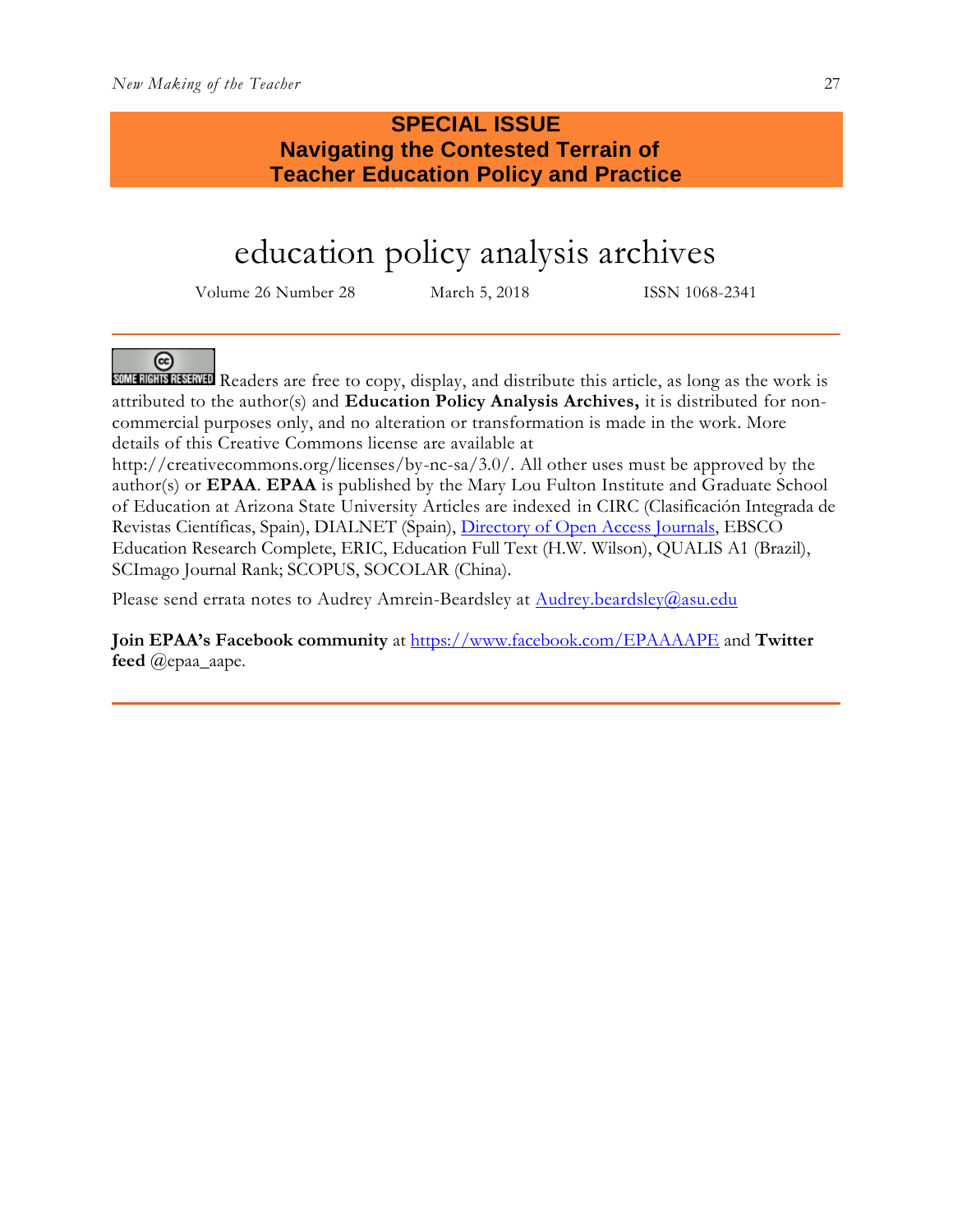# education policy analysis archives editorial board

Lead Editor: **Audrey Amrein-Beardsley** (Arizona State University) Editor Consultor: **Gustavo E. Fischman** (Arizona State University) Associate Editors: **David Carlson, Lauren Harris, Eugene Judson, Mirka Koro-Ljungberg, Scott Marley, Iveta Silova, Maria Teresa Tatto** (Arizona State University)

**Cristina Alfaro** San Diego State University

**Gary Anderson** New York University

**Michael W. Apple** University of Wisconsin, Madison **Jeff Bale** OISE, University of Toronto, Canada **Aaron Bevanot** SUNY Albany **Julian Vasquez Heilig** California

**David C. Berliner** Arizona State University

**Casey Cobb** University of Connecticut

**Arnold Danzig** San Jose State University

**Linda Darling-Hammond**  Stanford University

**Elizabeth H. DeBray** University of Georgia

**Chad d'Entremont** Rennie Center for Education Research & Policy

**John Diamond** University of Wisconsin, Madison

**Matthew Di Carlo** Albert Shanker Institute

**Sherman Dorn** Arizona State University

**Michael J. Dumas** University of California, Berkeley

**Kathy Escamilla** University of Colorado, Boulder

**Melissa Lynn Freeman** Adams State College

**Rachael Gabriel** University of Connecticut

**Amy Garrett Dikkers** University of North Carolina, Wilmington

**Gene V Glass** Arizona State University

**Ronald Glass** University of California, Santa Cruz

**Jacob P. K. Gross** University of Louisville **Eric M. Haas** WestEd **A. G. Rud** Washington State

State University, Sacramento

**Kimberly Kappler Hewitt** University of North Carolina Greensboro **Henry Braun** Boston College **Aimee Howley** Ohio University **Jack Schneider** College of the Holy

**Steve Klees** University of Maryland **Noah Sobe** Loyola University

**Jaekyung Lee S**UNY Buffalo

**Jessica Nina Lester** Indiana University

**Amanda E. Lewis** University of Illinois, Chicago

**Chad R. Lochmiller** Indiana University

**Christopher Lubienski** Indiana University

**Sarah Lubienski** Indiana University **Larisa Warhol**

**William J. Mathis** University of Colorado, Boulder

**Michele S. Moses** University of Colorado, Boulder

**Julianne Moss** Deakin University, Australia

**Sharon Nichols** University of Texas, San Antonio

**Eric Parsons** University of Missouri-Columbia

**Amanda U. Potterton** University of Kentucky **Susan L. Robertson** Bristol University, UK

**Gloria M. Rodriguez** University of California, Davis

**R. Anthony Rolle** University of Houston

University **Patricia Sánchez** University of

University of Texas, San Antonio

**Janelle Scott** University of California, Berkeley Cross

**Nelly P. Stromquist** University of Maryland

**Benjamin Superfine** University of Illinois, Chicago

**Adai Tefera** Virginia Commonwealth University

**Tina Trujillo** University of California, Berkeley

**Federico R. Waitoller** University of Illinois, Chicago

University of Connecticut

**John Weathers** University of Colorado, Colorado Springs

**Kevin Welner** University of Colorado, Boulder

**Terrence G. Wiley** Center for Applied Linguistics

**John Willinsky**  Stanford University

**Jennifer R. Wolgemuth** University of South Florida

**Kyo Yamashiro** Claremont Graduate University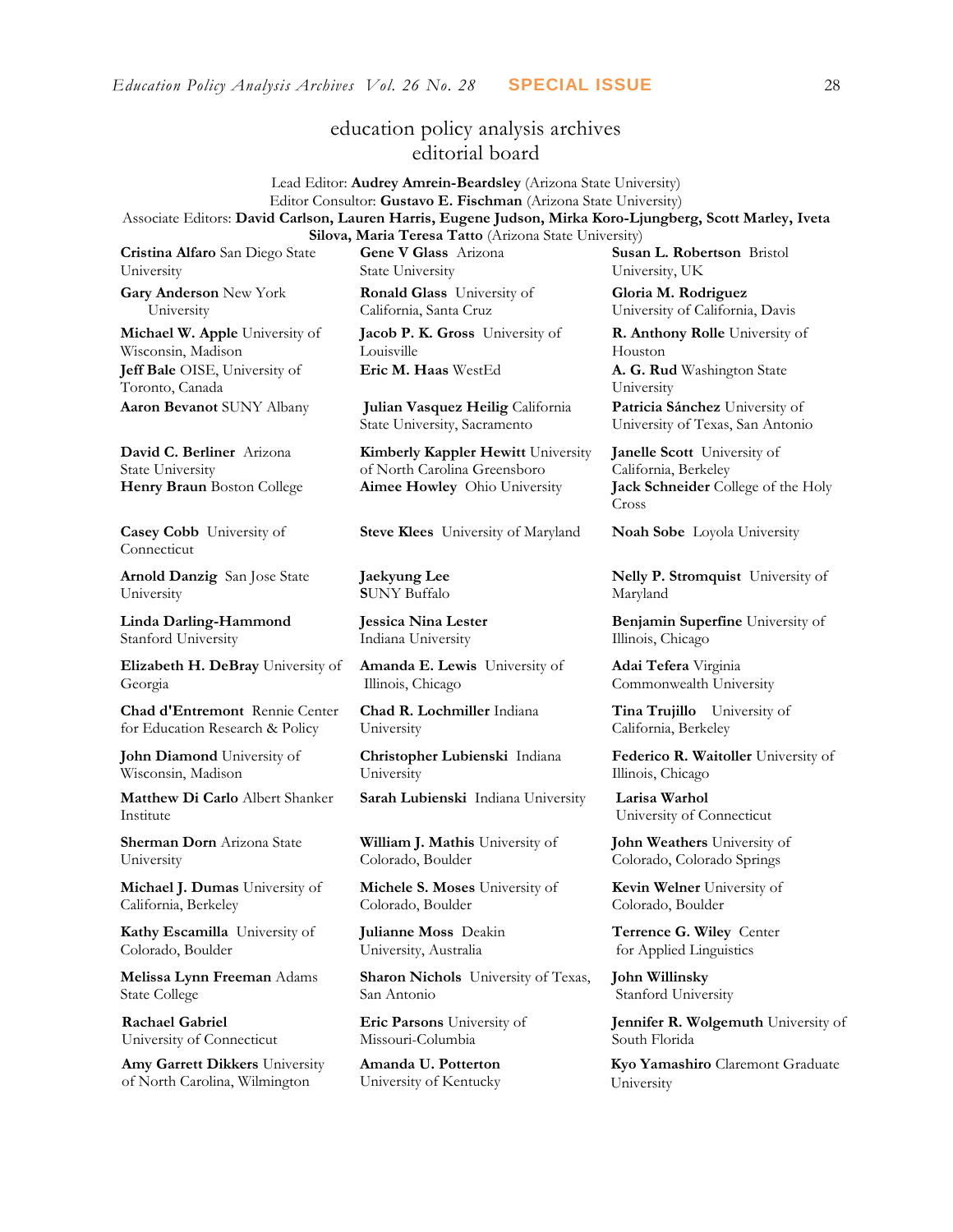# archivos analíticos de políticas educativas consejo editorial

Editor Consultor: **Gustavo E. Fischman** (Arizona State University) Editores Asociados: **Armando Alcántara Santuario** (Universidad Nacional Autónoma de México), **Jason Beech** (Universidad de San Andrés), **Ezequiel Gomez Caride** (Pontificia Universidad Católica Argentina), **Antonio Luzon** (Universidad de Granada), **Angelica Buendia** (Metropolitan Autonomous University), **José Luis Ramírez** (Universidad de Sonora)

| Claudio Almonacid                                               | Inés Dussel, DIE-CINVESTAV,                                                                                       | Miriam Rodríguez Vargas                                                 |
|-----------------------------------------------------------------|-------------------------------------------------------------------------------------------------------------------|-------------------------------------------------------------------------|
| Universidad Metropolitana de<br>Ciencias de la Educación, Chile | México                                                                                                            | Universidad Autónoma de<br>Tamaulipas, México                           |
| Miguel Angel Arias Ortega                                       | Juan Carlos González Faraco                                                                                       | José Gregorio Rodríguez                                                 |
| Universidad Autónoma de la Ciudad<br>de México                  | Universidad de Huelva, España                                                                                     | Universidad Nacional de Colombia,<br>Colombia                           |
| Xavier Besalú Costa                                             | María Clemente Linuesa                                                                                            | Mario Rueda Beltrán Instituto de                                        |
| Universitat de Girona, España                                   | Universidad de Salamanca, España                                                                                  | Investigaciones sobre la<br>Universidad y la Educación,<br>UNAM, México |
| Xavier Bonal Sarro Universidad                                  | <b>Jaume Martínez Bonafé</b>                                                                                      | José Luis San Fabián Maroto                                             |
| Autónoma de Barcelona, España                                   | Universitat de València, España                                                                                   | Universidad de Oviedo,<br>España                                        |
| Antonio Bolívar Boitia Universidad<br>de Granada, España        | Alejandro Márquez Jiménez<br>Instituto de Investigaciones sobre<br>la Universidad y la Educación,<br>UNAM, México | Jurjo Torres Santomé,<br>Universidad de la Coruña, España               |
| José Joaquín Brunner Universidad<br>Diego Portales, Chile       | María Guadalupe Olivier Tellez,<br>Universidad Pedagógica Nacional,<br>México                                     | Yengny Marisol Silva Laya<br>Universidad Iberoamericana,<br>México      |
| Damián Canales Sánchez Instituto                                | Miguel Pereyra Universidad de                                                                                     | Ernesto Treviño Ronzón                                                  |
| Nacional para la Evaluación de la<br>Educación, México          | Granada, España                                                                                                   | Universidad Veracruzana, México                                         |
| Gabriela de la Cruz Flores                                      | Mónica Pini Universidad Nacional                                                                                  | Ernesto Treviño Villarreal                                              |
| Universidad Nacional Autónoma de<br>México                      | de San Martín, Argentina                                                                                          | Universidad Diego Portales<br>Santiago, Chile                           |
| Marco Antonio Delgado Fuentes                                   | Omar Orlando Pulido Chaves                                                                                        | <b>Antoni Verger Planells</b>                                           |
| Universidad Iberoamericana, México                              | Instituto para la Investigación                                                                                   | Universidad Autónoma de                                                 |
|                                                                 | Educativa y el Desarrollo                                                                                         | Barcelona, España                                                       |
|                                                                 | Pedagógico (IDEP)                                                                                                 |                                                                         |
|                                                                 | Paula Razquin Universidad de                                                                                      |                                                                         |
|                                                                 | San Andrés, Argentina                                                                                             |                                                                         |